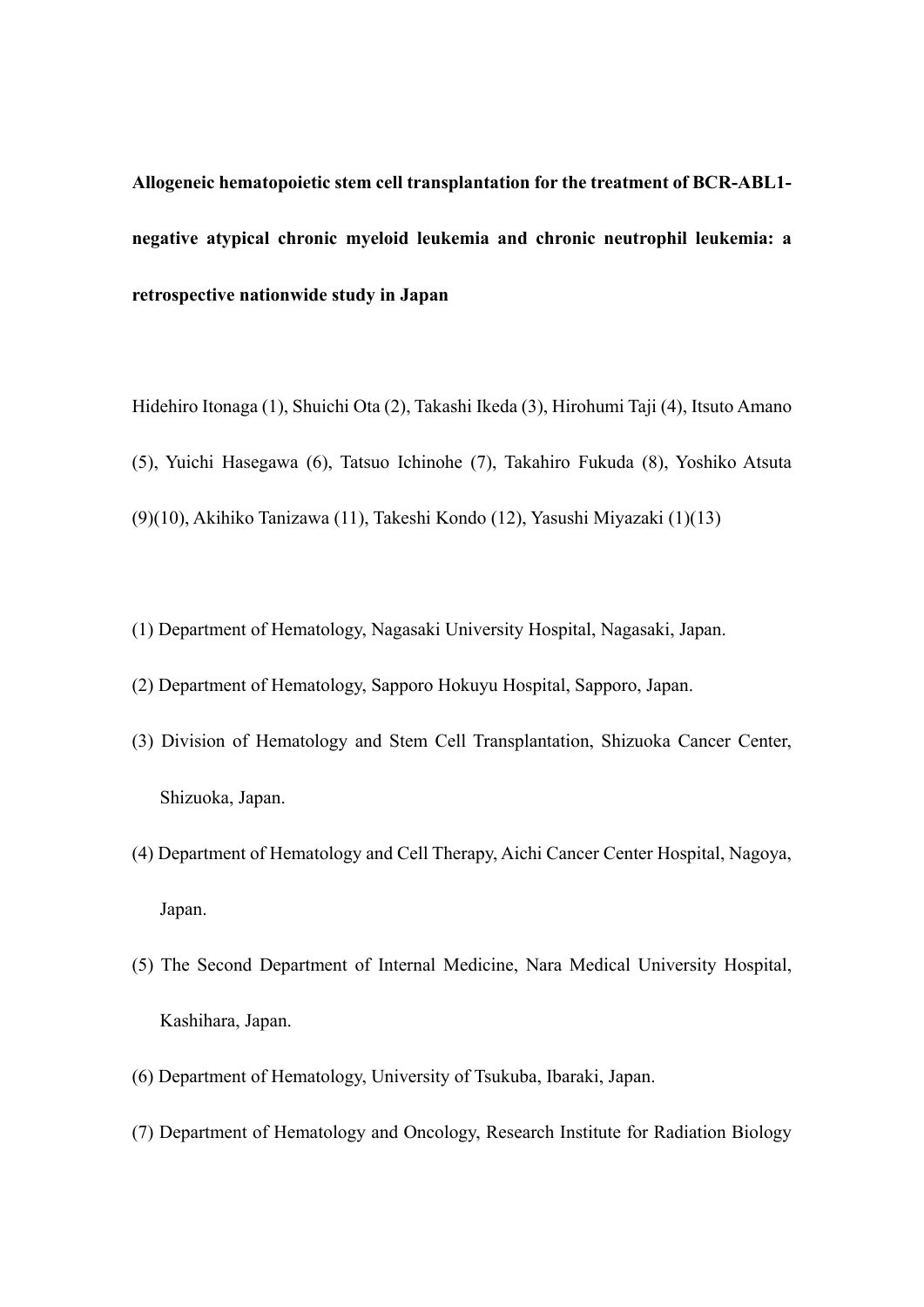and Medicine, Hiroshima University, Hiroshima, Japan.

- (8) Division of Hematopoietic Stem Cell Transplantation, National Cancer Center Hospital, Tokyo, Japan.
- (9) Japanese Data Center for Hematopoietic Cell Transplantation, Nagoya, Japan.
- (10) Department of Healthcare Administration, Nagoya University Graduate School of Medicine, Nagoya, Japan.
- (11) Department of Human Resource Development for Cancer, Faculty of Medical Sciences, University of Fukui, Fukui, Japan.
- (12) Blood Disorders Center, Department of Hematology, Aiiku Hospital, Sapporo, Japan.
- (13) Department of Hematology, Atomic Bomb Disease and Hibakusha Medicine Unit, Atomic Bomb Disease Institute, Nagasaki University, Nagasaki, Japan.

Key words: atypical chronic myeloid leukemia, chronic neutrophil leukemia, allogeneic hematopoietic stem cell transplantation

Running title: Allo-HSCT for aCML and CNL

Text words: 2,556 words (/4,000 words)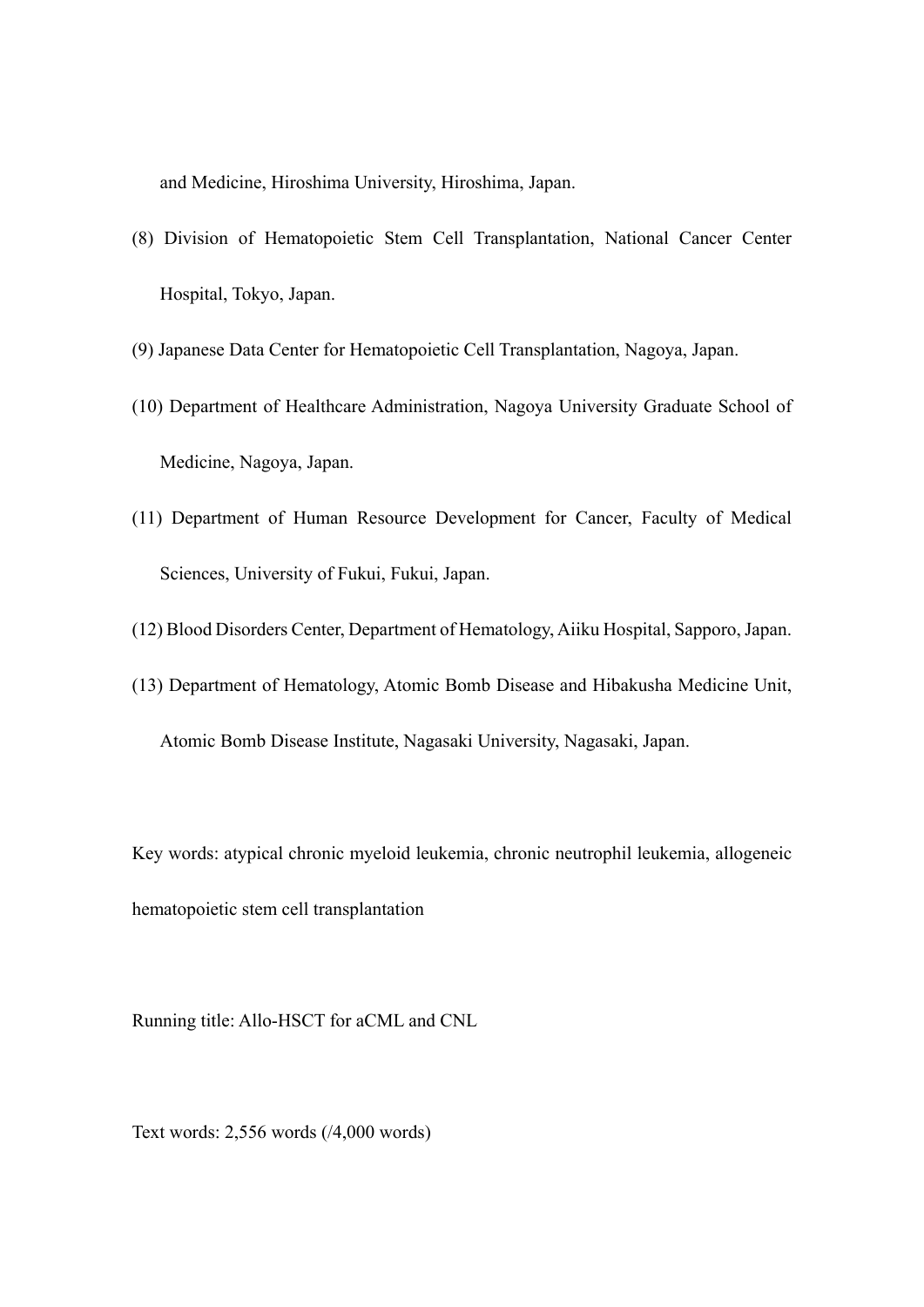Table: 3

Figure: 1

Reference: 49 (/50)

Abstract: 200 words (/250 words)

Supplemental Table: 1

Corresponding author:

Hidehiro Itonaga, MD, PhD,

Department of Hematology, Nagasaki University Hospital, 1-7-1 Sakamoto, Nagasaki,

Japan.

E-mail: itonaga-ngs@umin.ac.jp

Phone: +81-95-819-7380

Fax: +81-95-819-7538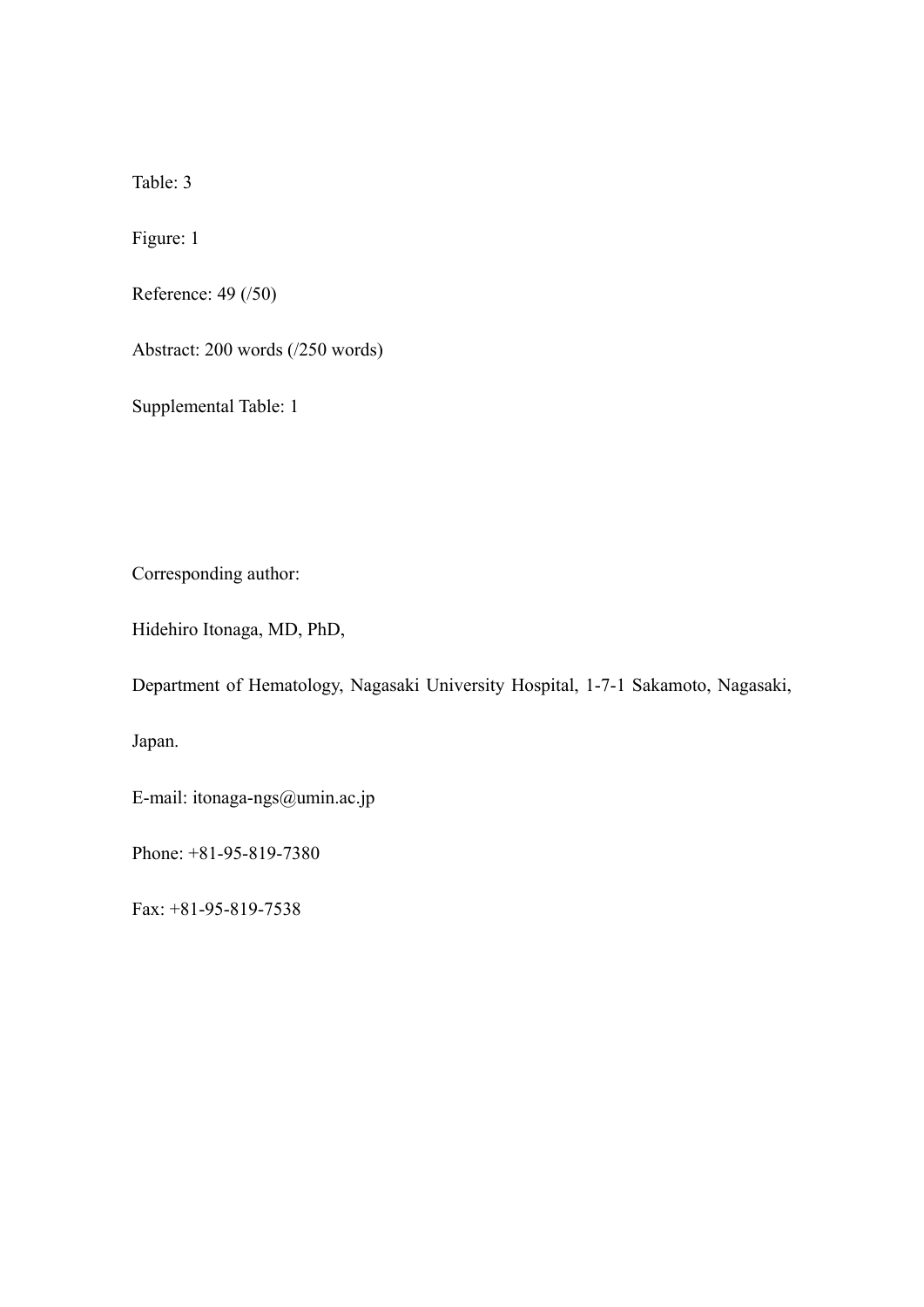### **Abstract**

Atypical chronic myeloid leukemia (aCML) and chronic neutrophilic leukemia (CNL) are rare *BCR-ABL1* fusion gene-negative myeloid neoplasms with a predominance of neutrophils. Since no standard therapeutic strategy currently exists for these diseases, we retrospectively evaluated the outcomes of allogeneic hematopoietic stem cell transplantation (allo-HSCT) for aCML and CNL. Data from 14 aCML and 5 CNL patients as their diagnoses were collected using a nationwide survey. Allo-HSCT was performed between 2003 and 2014. Preconditioning regimens included myeloablative (n=15), reduced-intensity ( $n=3$ ), and non-myeloablative ( $n=1$ ) regimens. Transplanted stem cells were obtained from HLA-matched related donors  $(n=5)$  and alternative donors  $(n=14)$ . Neutrophil engraftment was successfully achieved in 17 patients. One-year overall survival rates (OS) were 54.4% (95% confidence interval [CI], 24.8 to 76.7%) and 40.0% (95% CI, 5.2 to 75.3%) in patients with aCML and CNL, respectively. Among aCML patients, 1-year OS were 76.2% (95% CI, 33.2 to 93.5%) and 20.0% (95% CI, 0.8 to 58.2%) in patients with <5% myeloblasts (n=9) and  $\geq$ 5% myeloblasts (n=5) in peripheral blood before allo-HSCT, respectively. These results suggest that allo-HSCT achieves long-term survival in patients with aCML and CNL. Better pre-transplant management is required to improve the outcomes of aCML patients with ≥5% blasts in peripheral blood.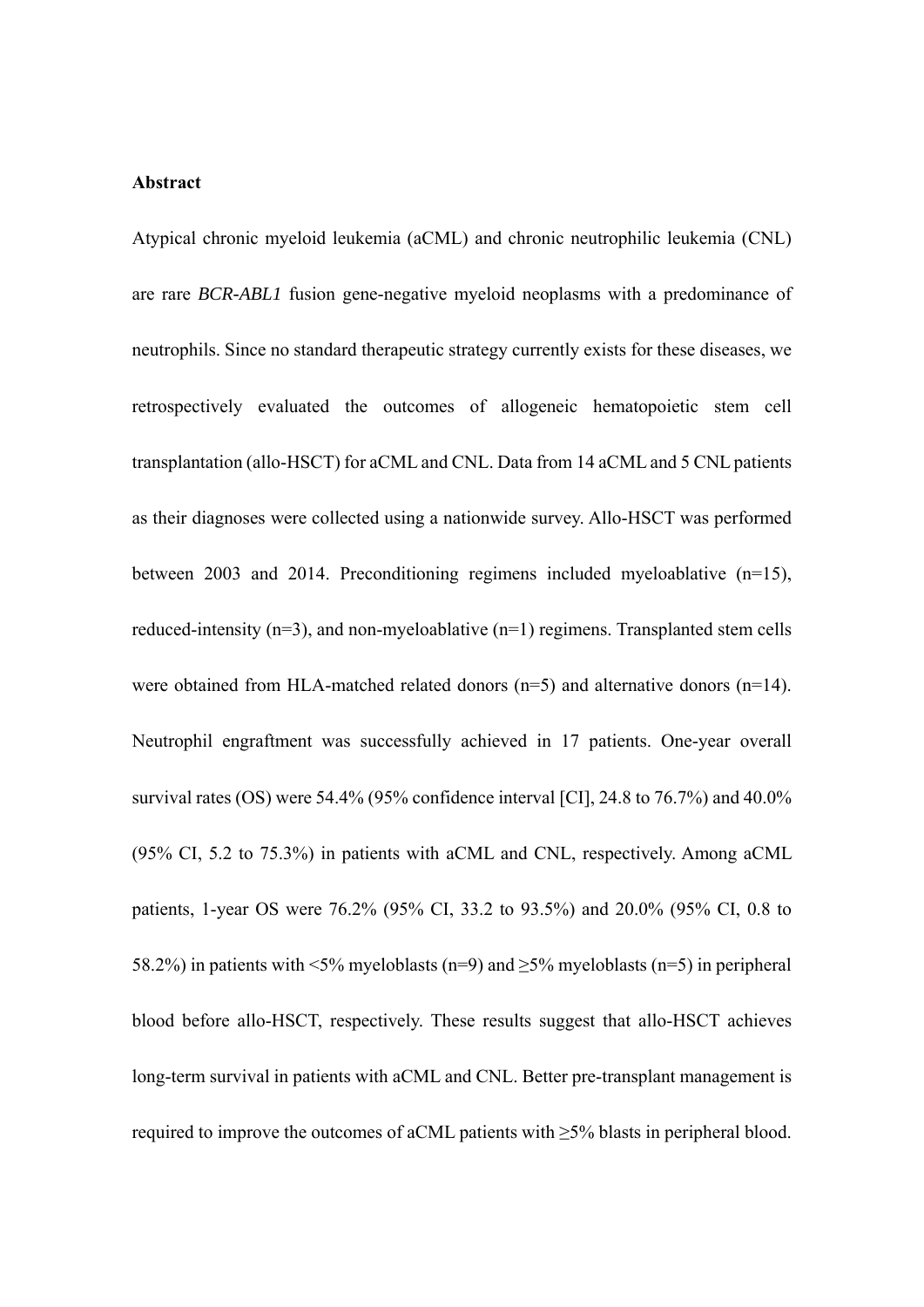# **Introduction**

Atypical chronic myeloid leukemia (aCML) and chronic neutrophilic leukemia (CNL) are *BCR-ABL1* fusion gene-negative myeloid neoplasms with an elevated number of neutrophils [1]. Both diseases are very rare; there have been only a few cohorts of aCML patients reported, with the largest case series consisting of 65 patients [2, 3], and only approximately 150 CNL cases have been reported to date [4]. Both diseases have the overlapping clinical manifestations, such as leukocytosis, bleeding diathesis, and splenomegaly [5-11]; and share the oncogenic-drivers and disease-modifying mutations with other myeloid neoplasms (e.g. *SETBP1*, *ASXL1*, *U2AF1*, *SRSF2*, and *TET2* genes) [12-15]. Several different signatures have been identified, such as a higher frequency of colony-stimulating factor 3 receptor (*CSF3R*)-T618I mutations in CNL, and morphological dysplasia and immature granulocytosis in aCML [1, 12, 13, 16].

 aCML patients have an extremely poor prognosis with a median survival time of 14-29 months [3, 7, 9], while survival times vary widely in CNL patients, ranging between 6 months and more than 20 years [5, 6]. Current treatment options for these diseases include supportive care, cytoreductive therapies, interferon- $\alpha$ , and intensive chemotherapies [17, 18]. The main aims of these therapies are to improve symptoms and control the proliferation of abnormal cells. Targeted therapies, such as hypomethylating agents, SRC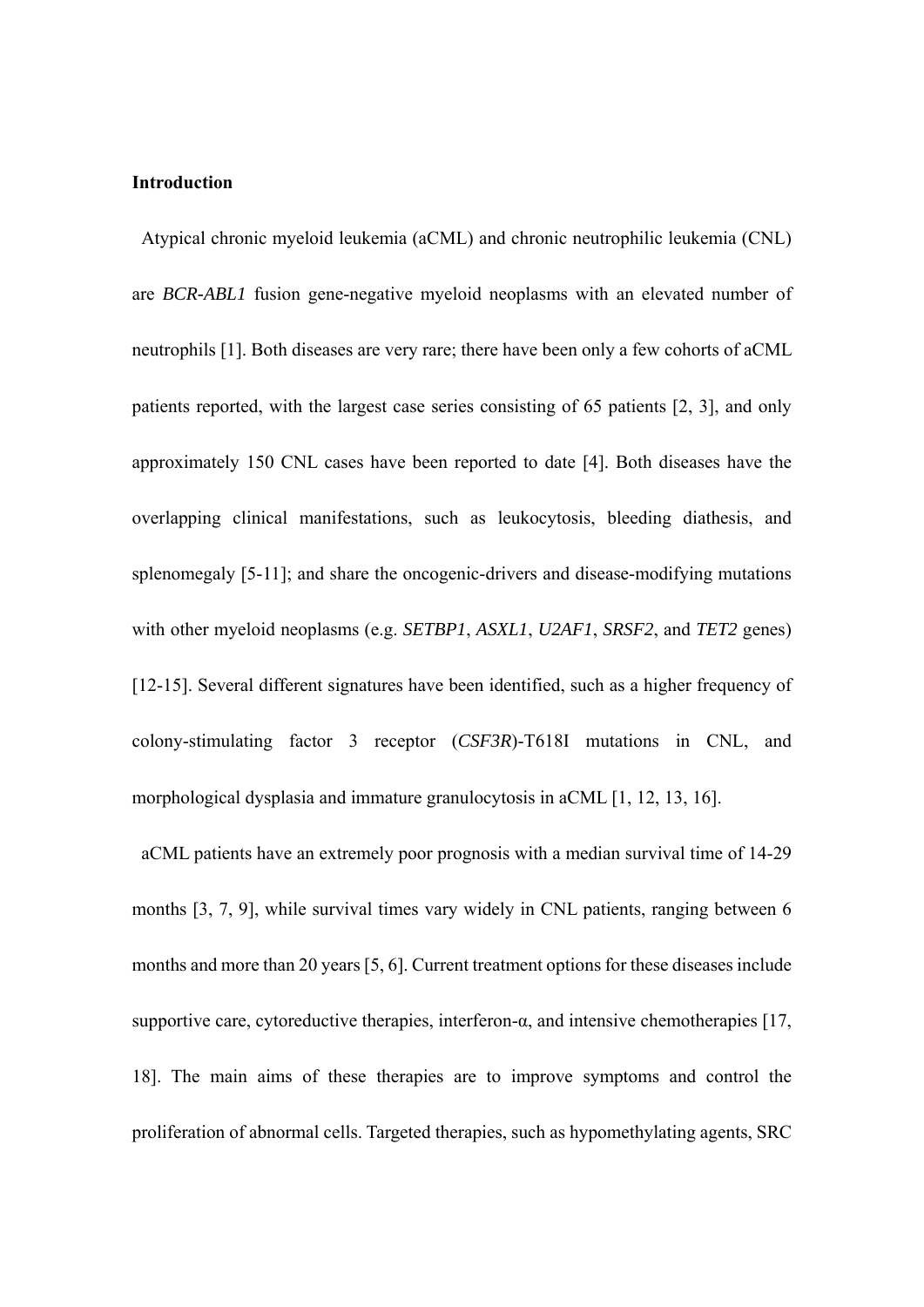family kinase signaling inhibitors, JAK kinases inhibitors, and mitogen-activated protein kinase 1 inhibitors, have potential [12, 17-23]; however, few long-term observations have been conducted on aCML and CNL patients treated with these agents.

Allogeneic hematopoietic stem cell transplantation (allo-HSCT) is considered to be a curative therapy for both diseases. Allo-HSCT for aCML is regarded as the first option for eligible patients due to its poor prognosis [18], and the utilization of allo-HSCT for CNL is recommended in the patients with the potential progression to refractory neutrophilia and leukemic transformation [17]. However, information on the posttransplant outcomes of aCML and CNL are limited due to the small numbers of patients [24-28]. Therefore, we herein conducted a nationwide retrospective cohort study to clarify the outcomes of allo-HSCT for aCML and CNL, with a focus on the impact of transplant procedures and clinical courses before transplantation.

# **Patients and methods**

### **Data collection**

 Data on patients diagnosed with aCML or CNL who underwent their first allo-HSCT between January 1, 2003, and December 31, 2014 were collected by the Japan Society for Hematopoietic Cell Transplantation (JSHCT) and the Japanese Data Center for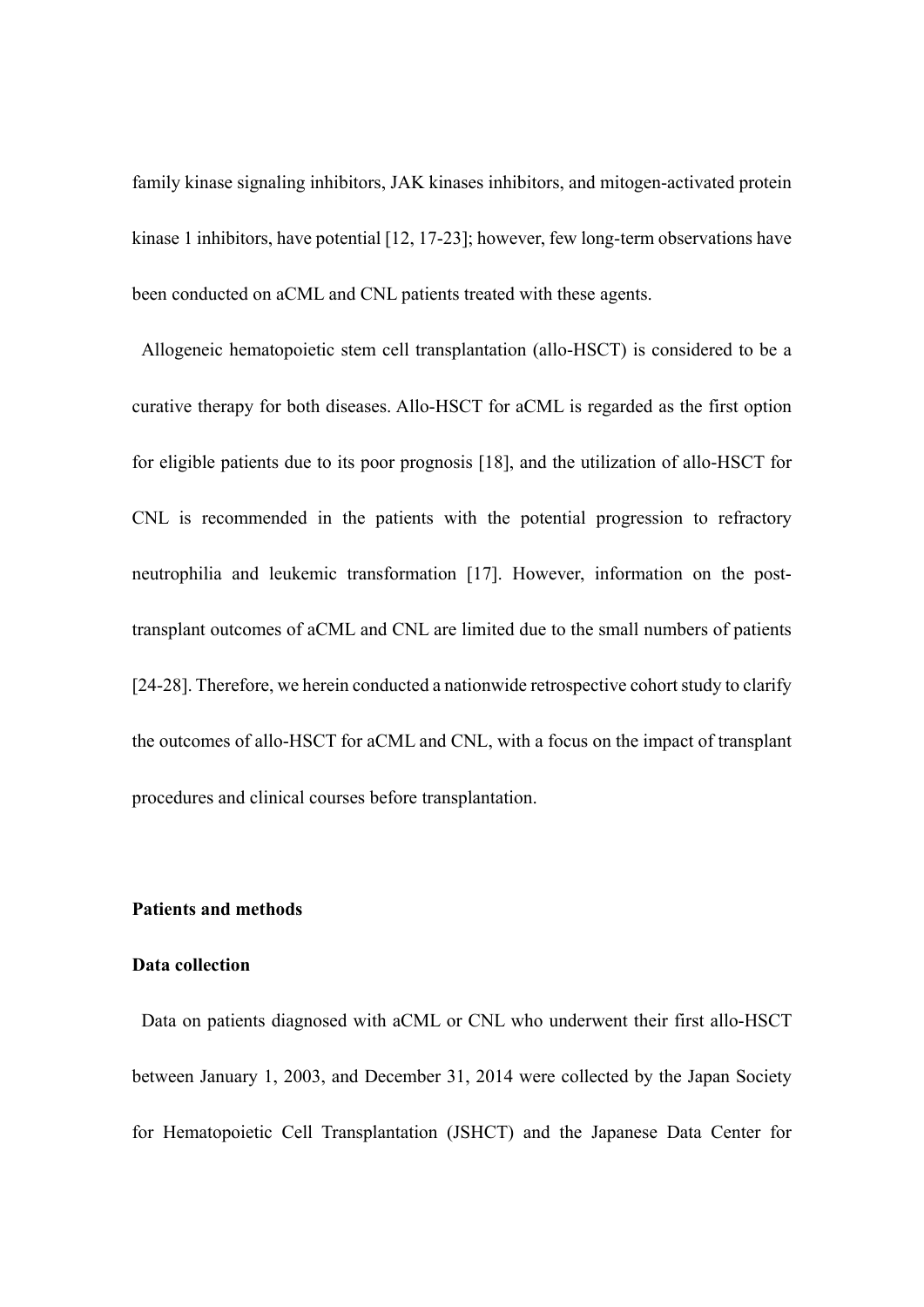Hematopoietic Cell Transplantation (JDCHCT) using the Transplant Registry Unified Management Program (TRUMP) [29-31]. Data on these patients were collected and updated as of September 30, 2015. Data collected for analyses included clinical characteristics, such as age at allo-HSCT, gender, the date of transplantation, time from the initial diagnosis to transplantation, performance status (PS) according to the Eastern Cooperative Oncology Group criteria at transplantation, the source of stem cells, chromosomal abnormalities, preconditioning regimens, date alive at the last follow-up, date and cause of death, and incidence and severity of graft-versus-host disease (GVHD). Human leukocyte antigens (HLA)-A, -B, and -DRB1 were identified by serological or molecular typing in related donors, by molecular typing in unrelated bone marrow donors, and by serological typing in unrelated cord blood donors [32-34]. Additional information on clinical data at the initial diagnosis, comorbidities, detailed treatment regimens and response evaluations before allo-HSCT, and the clinical course from diagnosis to transplantation were collected using questionnaires distributed to each participating center in this study. The present study was approved by the Ethics Committee of JDCHCT (approval no.16-4) and by the Ethics Committee of Nagasaki University Hospital (approval no.16062717), at which this study was organized.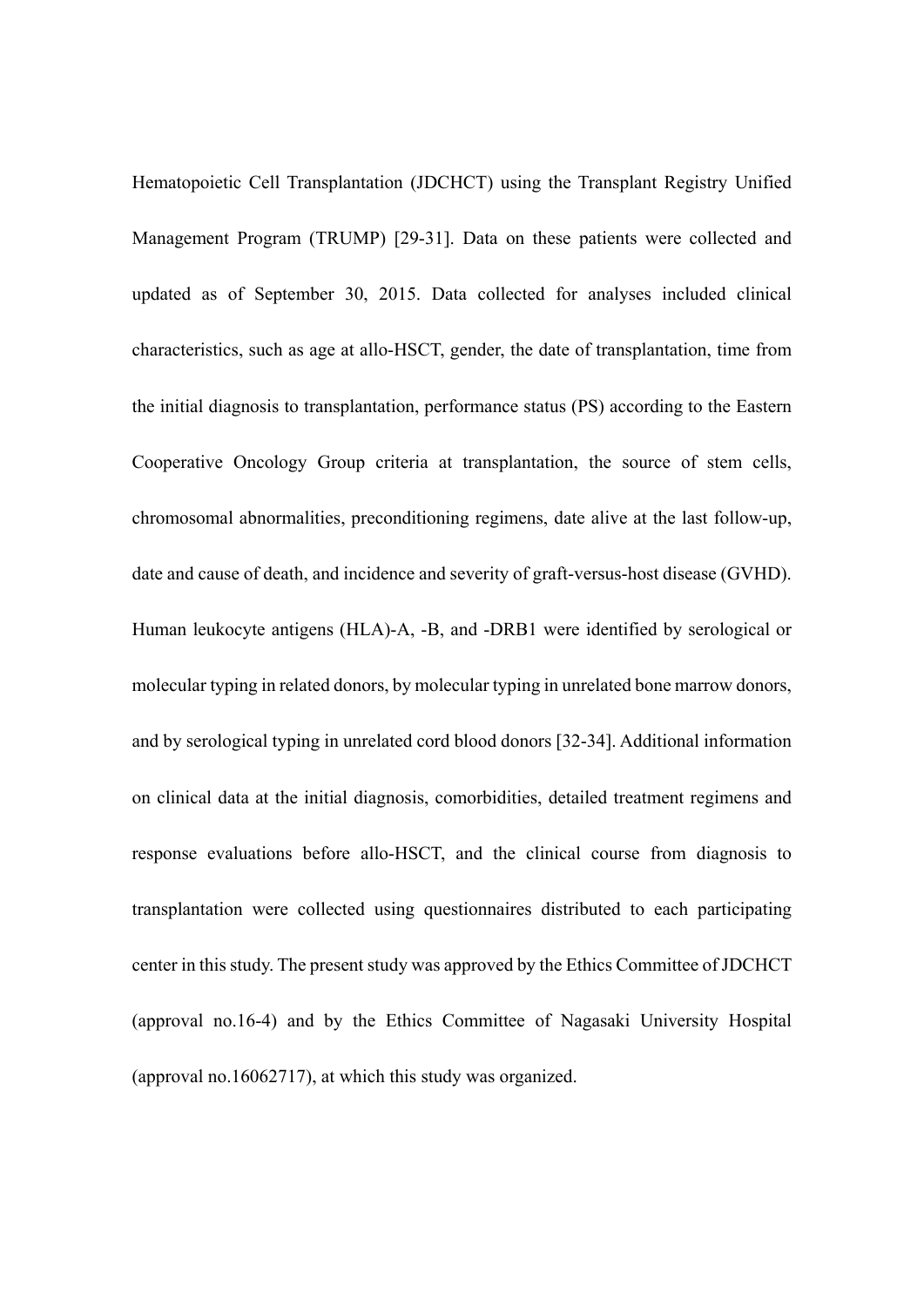# **Inclusion criteria**

 The original dataset consisted of 4,188 patients, including 3,798 and 390 patients with *BCR-ABL1*-positive CML and -negative MPN, respectively. Data on 36 patients with aCML or CNL were submitted from this database. aCML and CNL were diagnosed according to the 2016 revised World Health Organization (WHO) classification [1]. Patients classified as neither aCML nor CNL (n=6), with detailed data missing prior to allo-HSCT ( $n=10$ ), and diagnosed with acute myeloid leukemia ( $n=1$ ) were excluded from the analysis. Two physicians (H.I and M.I) independently reviewed the quality of the data collected. Fourteen and 5 patients with aCML and CNL, respectively, were included in the present study.

# **Definitions**

In this study, pre-transplant treatments included both the cytoreductive therapies (e.g. hydroxyurea, low-dose cytarabine, and busulphan) and the disease-altering therapies (intensive chemotherapy and hypomethylating agents) in order to evaluate the prognostic value of leukocytosis at allo-HSCT. Preconditioning regimens were classified as a myeloablative preconditioning (MAC), reduced intensity preconditioning (RIC), or nonmyeloablative preconditioning (NMAC) regimen according to established criteria [35,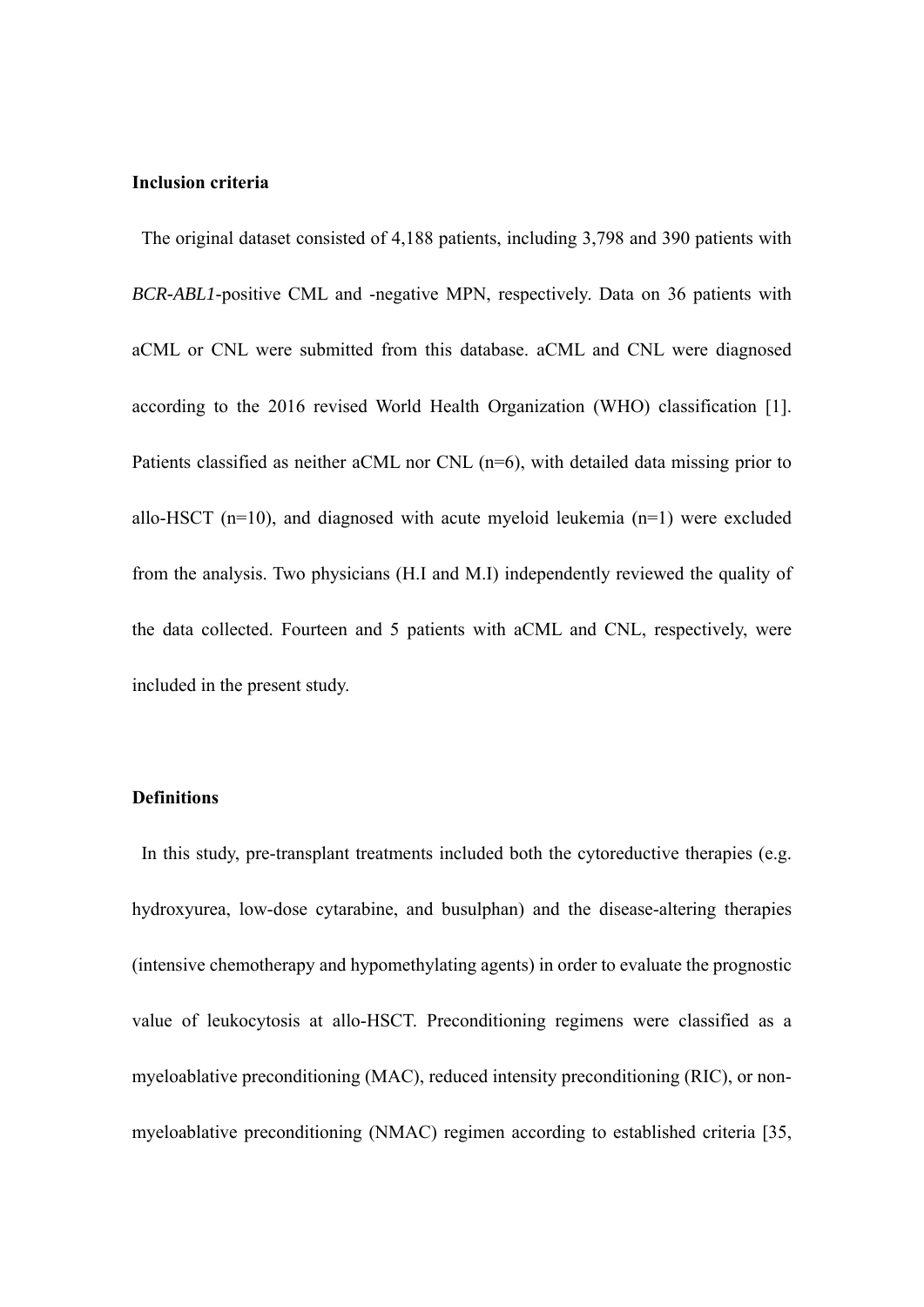36]. Sustained engraftment was defined by absolute neutrophil counts higher than  $0.5 \times$  $10^9$ /L and an untransfused platelet count higher than  $20 \times 10^9$ /L for at least three consecutive days after HSCT. The diagnosis and clinical grading of acute and chronic GVHD were performed according to standard criteria [37, 38]. The responses of aCML and CNL were judged using the proposed criteria for MDS/MPN, as previously described [39].

# **Statistical analysis**

 The probabilities of overall survival (OS) were estimated by the Kaplan-Meier method. All statistical analyses were performed using EZR version 1.37 (Saitama Medical Center, Jichi Medical University) [40].

# **Results**

# **Patient characteristics and clinical courses before transplantation**

Patient characteristics are summarized in Table 1. Median age at allo-HSCT was 45 years (range, 10 to 66) and 49 years (range, 35 to 68) in the aCML and CNL groups, respectively. This study included one patient (UPN-10) younger than 16 years (i.e. 10 years old). Regarding cytogenetic abnormalities, the normal karyotype was the most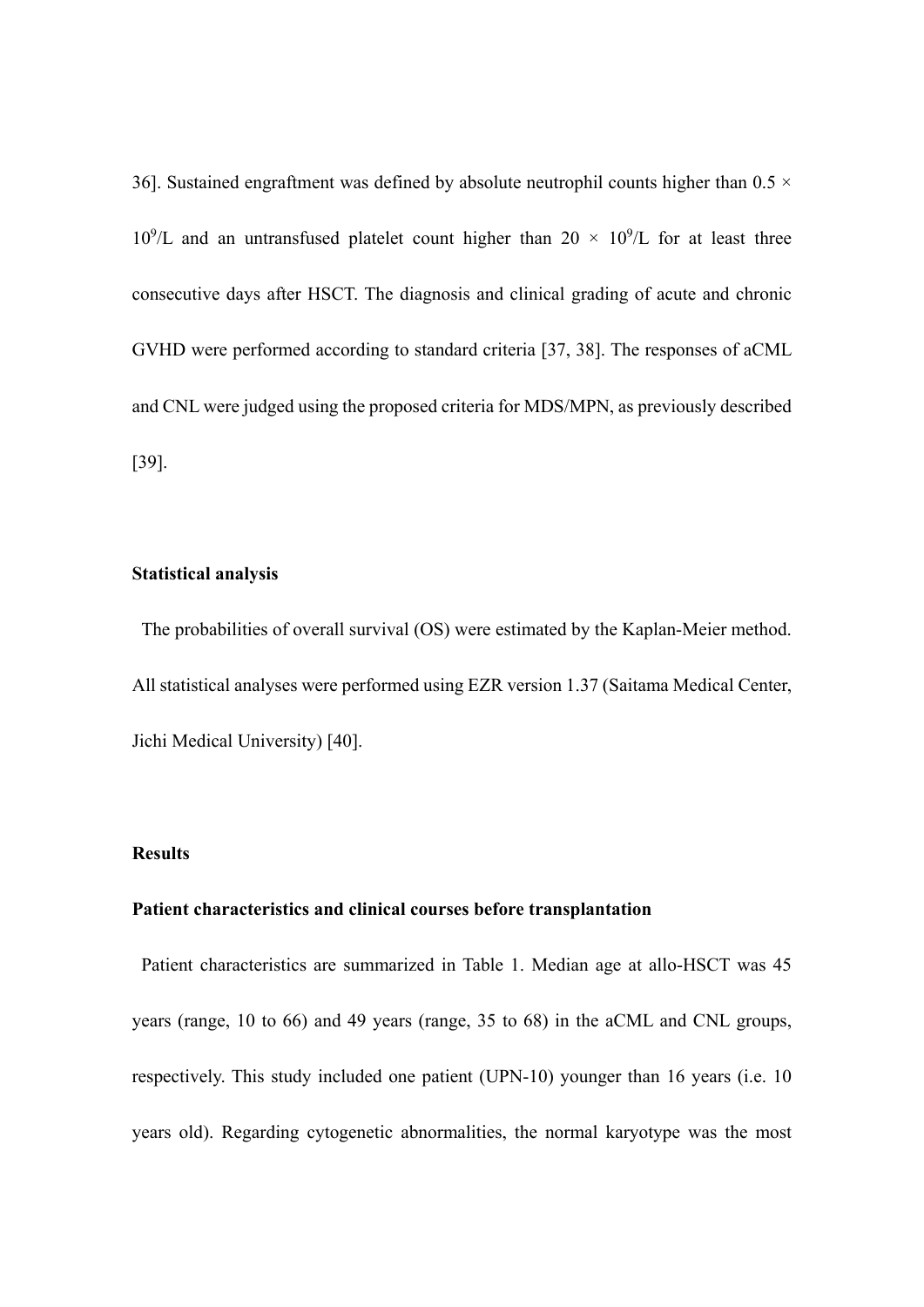frequently observed in aCML and CNL patients.

The median intervals from the initial diagnosis to transplantation were 8.9 months (range, 2.6 to 26.7) and 10.0 months (range, 6.8 to 21.3) for aCML and CNL, respectively. The reasons for undergoing allo-HSCT were followed: the disease progression without any response to treatment in 3 aCML (UPN-05, -09, and -10) and 2 CNL patients (UPN-16 and -18); no response of neutrophilia and splenomegaly to cytoreductive agents in 3 CNL patients (UPN-15, -17, and 19). For the remaining 11 aCML patients, the utilization of allo-HSCT was considered before disease progression according to the expert recommendation [18].

Pre-transplant treatments and their responses are shown in Table 2. Five patients with aCML (UPN-02, -05, -06, -09, and -10) failed to respond to any pre-transplant treatment, and subsequently presented with  $\geq$ 5% of myeloblasts in peripheral blood at the time of the preconditioning treatment. The remaining 14 patients had a stable disease status with <5% of myeloblasts in peripheral blood from the initial diagnosis to transplantation. Of 8 patients evaluable for the bone marrow status before allo-HSCT (UPN-01, -05, -12, -13, -15, -16, -17, and -18), 2 patients (UPN-16 and -18) showed the increase of blasts in bone marrow smears according to the criteria for measurement of disease progression [39]. Although 13 out of the 14 patients received pre-transplant treatments, none achieved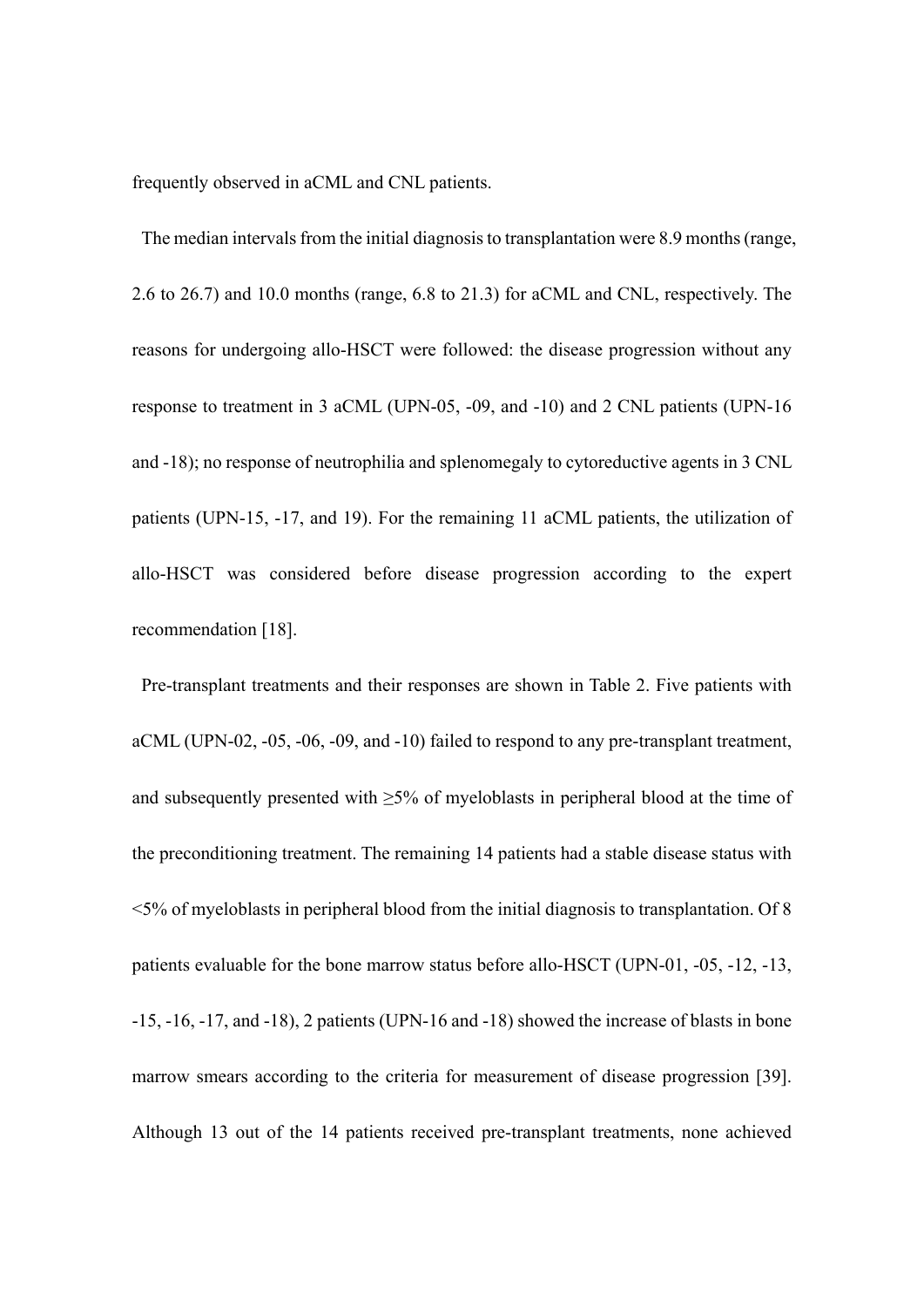hematological remission. One patient (UPN-08) did not receive any pre-transplant treatment.

# **Transplant procedures**

 In 14 patients with aCML, 5, 7, and 2 patients received transplantation using an allograft from HLA-matched related, unrelated bone marrow, and unrelated cord blood donors, respectively (Table 3). All CNL patients received transplantation from alternative donors: unrelated bone marrow ( $n=2$ ), unrelated cord blood ( $n=2$ ), and an HLA-haploidentical sibling donor (n=1).

 Preconditioning regimens were selected according to the practice and protocols available at each institute. The MAC regimen was the most frequently used for aCML  $(n=11, 78.6%)$  and CNL  $(n=4, 80.0%)$ . Two and one patients with aCML and CNL were treated with anti-thymocyte globulin as part of the preconditioning regimen.

# **Hematopoietic recovery and chimerism**

 The cumulative incidence of neutrophil engraftment was 89.5%, and the median time from transplantation to neutrophil engraftment was 20 days (range, 15 to 29 days); 2 patients (UPN-09 and -17) died of sepsis (*Staphylococcus* species.) and diffuse alveolar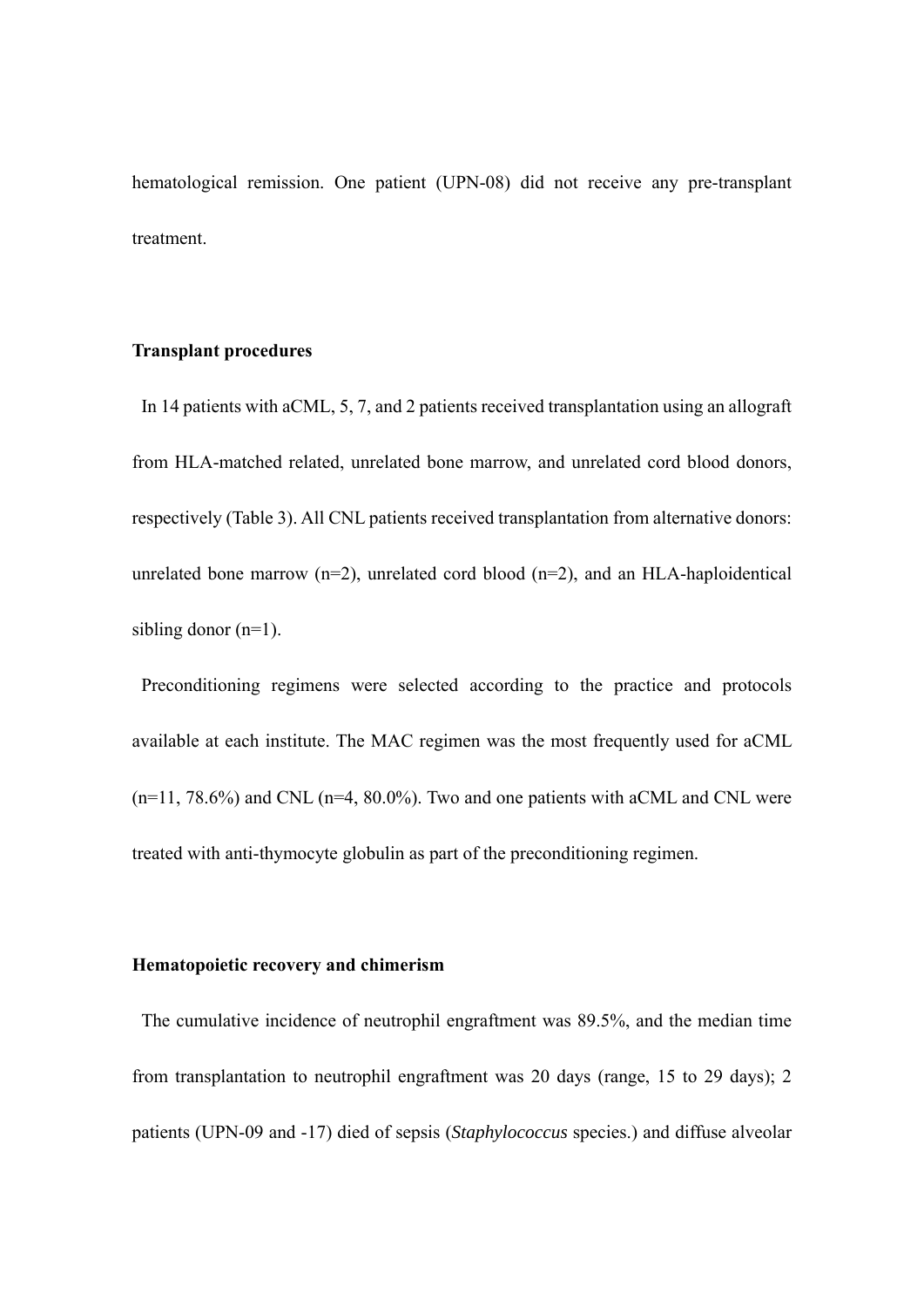hemorrhage before neutrophil engraftment. All patients who achieved neutrophil engraftment demonstrated sustained complete donor chimerism tested using a short tandem repeat analysis or XY-fluorescence *in situ* hybridization analysis. The cumulative incidence of platelet recovery was 73.7%, and the median time from transplantation to platelet recovery was 35 days (range, 17 to 75 days). Three patients who achieved neutrophil engraftment, but not platelet recovery relapsed with the underlying diseases after allo-HSCT. The median relapse-free survival time of the patients who achieved neutrophil engraftment was median 1.39 years (range, 0.15 – 6.72 years).

#### **Disease responses and survival analysis**

 Among patients with neutrophil engraftment, 9 out of 13 patients (76.9%) with aCML achieved CR, and one showed a marrow response (see Table 2). One patient (UPN-01) had persistent splenomegaly despite achieving an optimal marrow response and the normalization of the peripheral blood count with sustained complete donor chimerism, which was not evaluated as CR. Among CNL patients, although none of the five patients responded to pre-transplant treatments, all but one achieved complete remission after transplantation and two remained in remission at 362 and 441 days post-HSCT. The 1 year probabilities of OS after allo-HSCT were 54.4% (95% confidence interval [CI], 24.8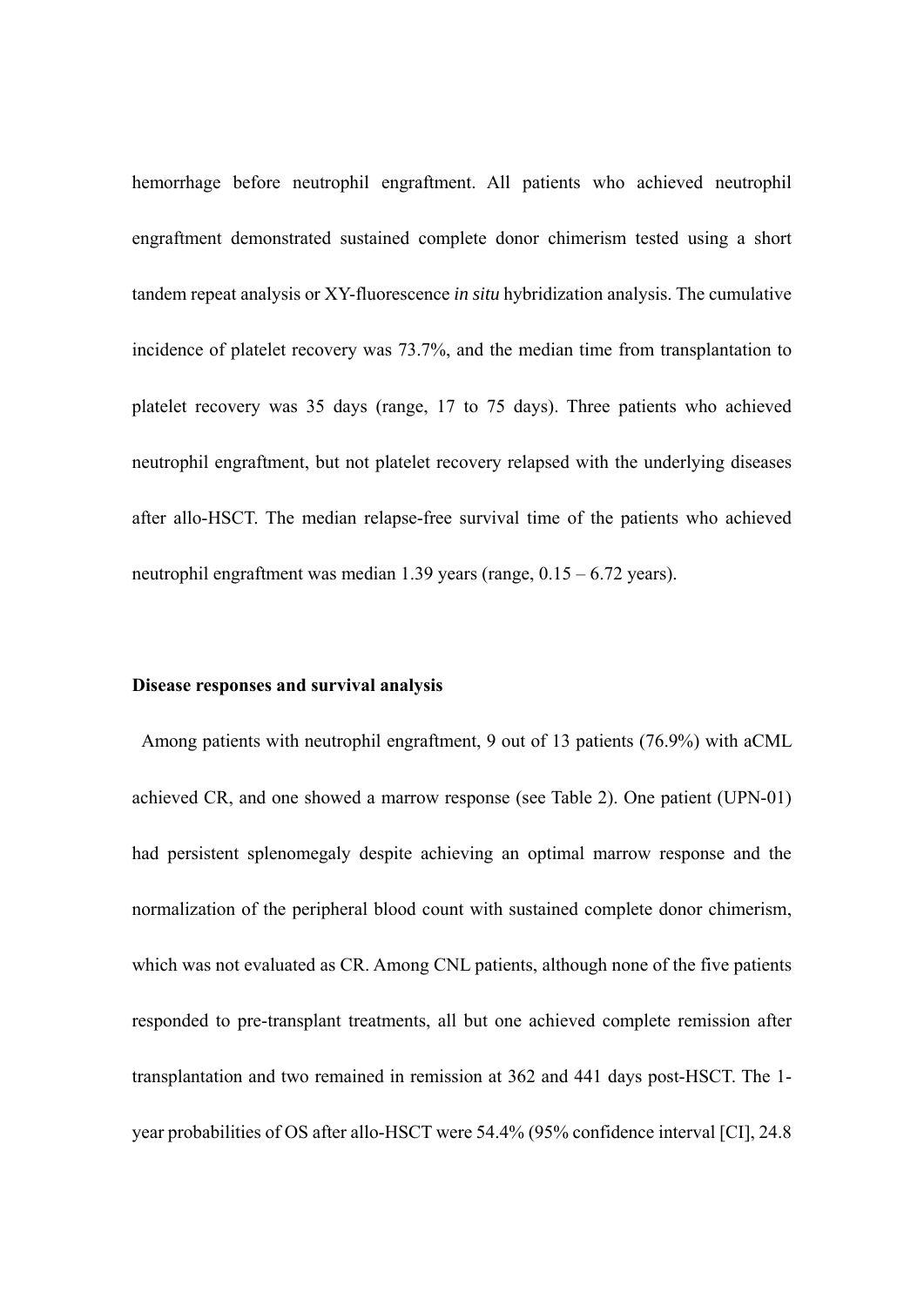to 76.7%) and 40.0% (95% CI, 5.2 to 75.3%) in patients with aCML and CNL, respectively (Figure 1A).

Attempts to statistically evaluate prognostic impacts on post-transplant outcomes among patients with aCML were unsuccessful due to the small number of patients in the present study. We stratified OS after transplantation by the prognostic factors previously identified for aCML itself and MDS/MPN other than aCML [7, 41-49]: age at transplantation, the Karnofsky Performance Status (KPS), blast percentages in peripheral blood, white blood cell counts, hemoglobin levels, transfusion dependency, karyotype, the presence of splenomegaly, type of donor source, donor/recipient sex match, and the interval from the initial diagnosis to allo-HSCT. Regarding aCML, 1-year OS were 80.0% (95% CI, 20.4 to 96.9%) and 44.4% (95% CI, 13.6 to 71.9%) in patients using HLAmatched-related (n=5) and alternative donors (i.e. unrelated bone marrow and cord blood donors) (n=9), respectively; 69.3% (95% CI, 31.2 to 89.1%) and 0.0% (95% CI, 0.0 to 0.0%) in patients with KPS  $>90\%$  (n=11) and  $\leq 80\%$  (n=3) at transplantation, respectively (Figure 1B and C). One-year OS were 76.2% (95% CI, 33.2 to 93.5%) and 20.0% (95% CI, 0.8 to 58.2%) for patients with  $\leq 5\%$  (n=9), and  $\geq 5\%$  (n=5) myeloblasts in peripheral blood at allo-HSCT, respectively (Figure 1D). We were unable to statistically evaluate the prognostic value of bone marrow status before allo-HSCT due to the small number of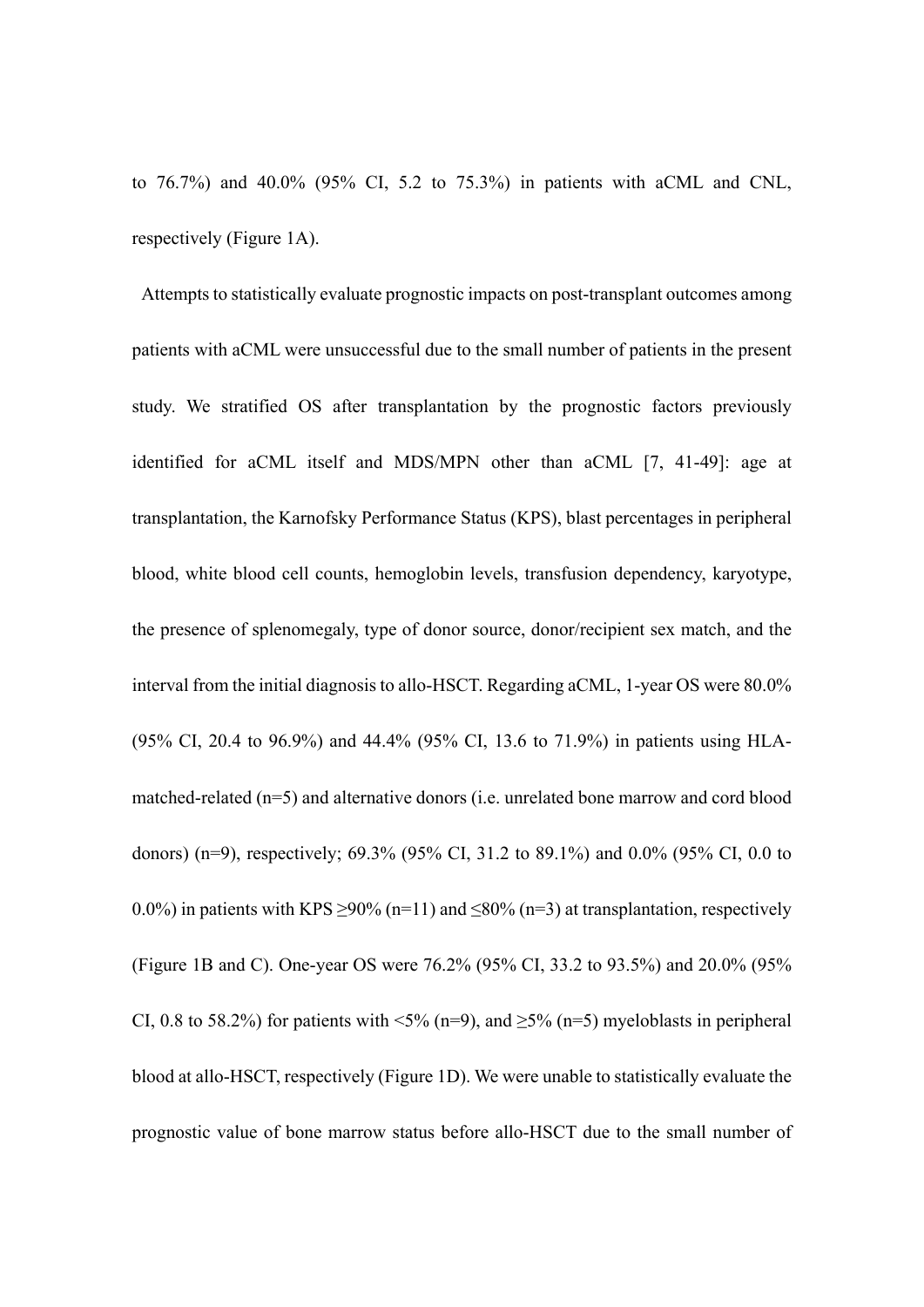aCML patients (n=4). One-year OS by other factors were shown in supplemental Table 1. Among patients who achieved CR after transplantation, 2 with aCML (UPN-05 and -06) relapsed within 1 year of transplantation.

#### **GVHD and transplantation-related mortality**

Acute GVHD was observed in 9 patients, with grades I, II, and III-IV occurring in 4, 1, and 4 patients, respectively. In the 14 patients who survived more than 100 days after allo-HSCT, chronic GVHD was observed in 4, with the limited and extensive types in 1 and 3 patients, respectively.

Before the achievement of neutrophil engraftment, 2 patients (UPN-09 and -17) died due to infectious complications and bleeding. After the achievement of neutrophil engraftment and hematological CR, 2 patients (UPN-02 and -16) died due to bleeding and sinusoidal obstruction syndrome.

# **Discussion**

The primary objective of the present study was to evaluate post-transplant outcomes among patients with aCML and CNL. The TRUMP database was introduced in >99% of approximately 250 transplant centers in Japan; thus, the cohort of this study included a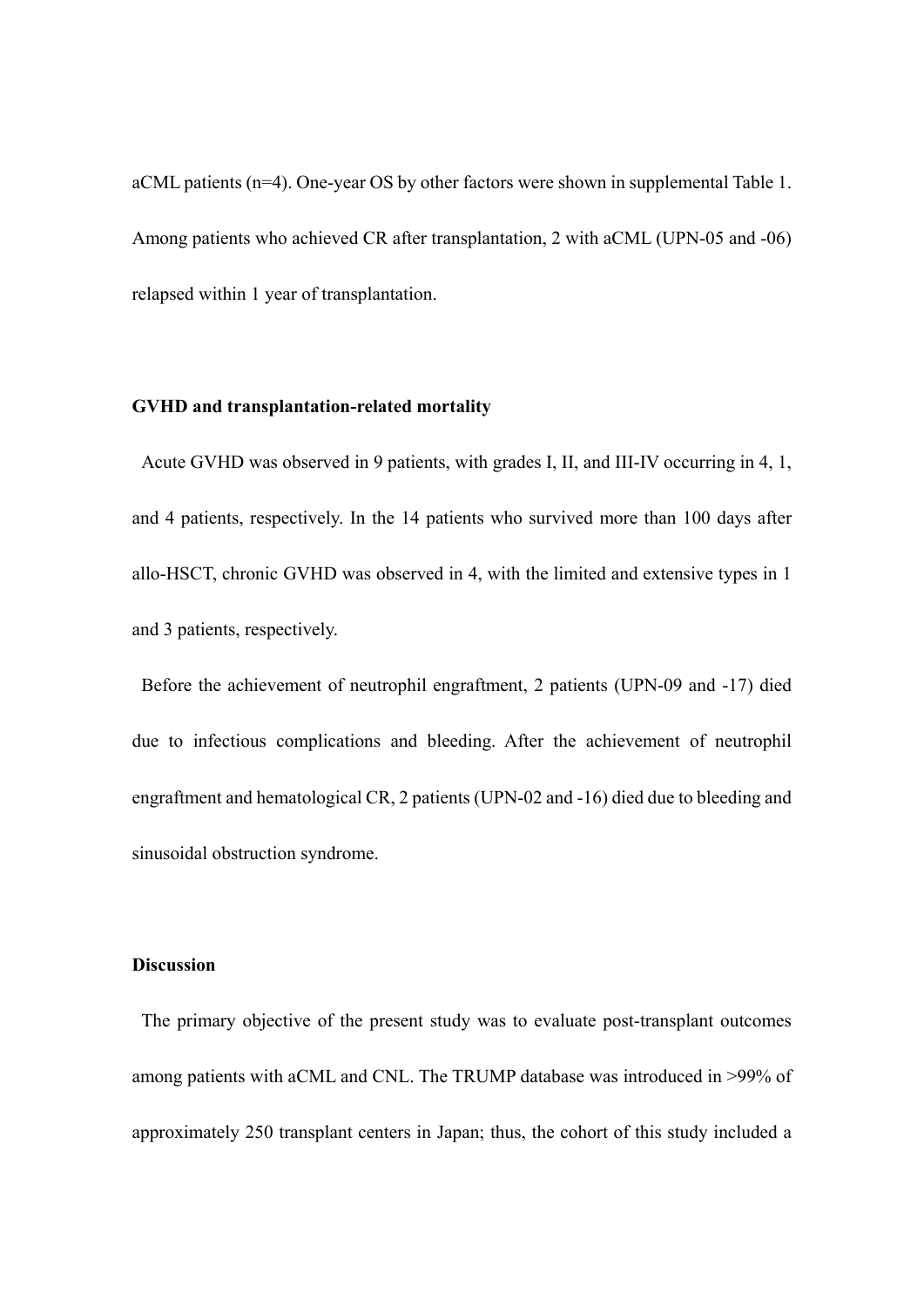relatively large number of patients with aCML and CNL using a nationwide survey. Mittal et al. reported 7 post-transplant patients with Philadelphia chromosome-negative CML for whom detailed data at the initial diagnosis were not sufficient to differentiate aCML or CNL [24]. In terms of the diagnosis of aCML and CNL, we used the 2016 revised WHO classification in the present study. Since neither aCML nor CNL patients achieved CR by pre-transplant treatments, our analyses provide a clearer insight into the feasibility of allo-HSCT for patients with aCML and CNL.

In the present study, various types of preconditioning regimens were employed for aCML. In two case series reported by Koldehoff et al. and Lim et al., 9 and 2 aCML patients, respectively, underwent allo-HSCT, which was mostly conditioned using busulfan with cyclophosphamide or total body irradiation and cyclophosphamide as the MAC regimen [25, 28]. The present study included 7 patients with aCML treated with a fludarabine-based preconditioning regimen (i.e. fludarabine with busulfan or melphalan), which reflected currently used, real-world regimens. Three out of the 7 patients treated with the fludarabine-based regimen have survived without relapse for more than 2.5 years after transplantation, suggesting that a fludarabine-based regimen is a promising therapeutic option for aCML. Due to the small number of cases with the RIC regimen using fludarabine (UPN-03 and -07), difficulties are associated with evaluating its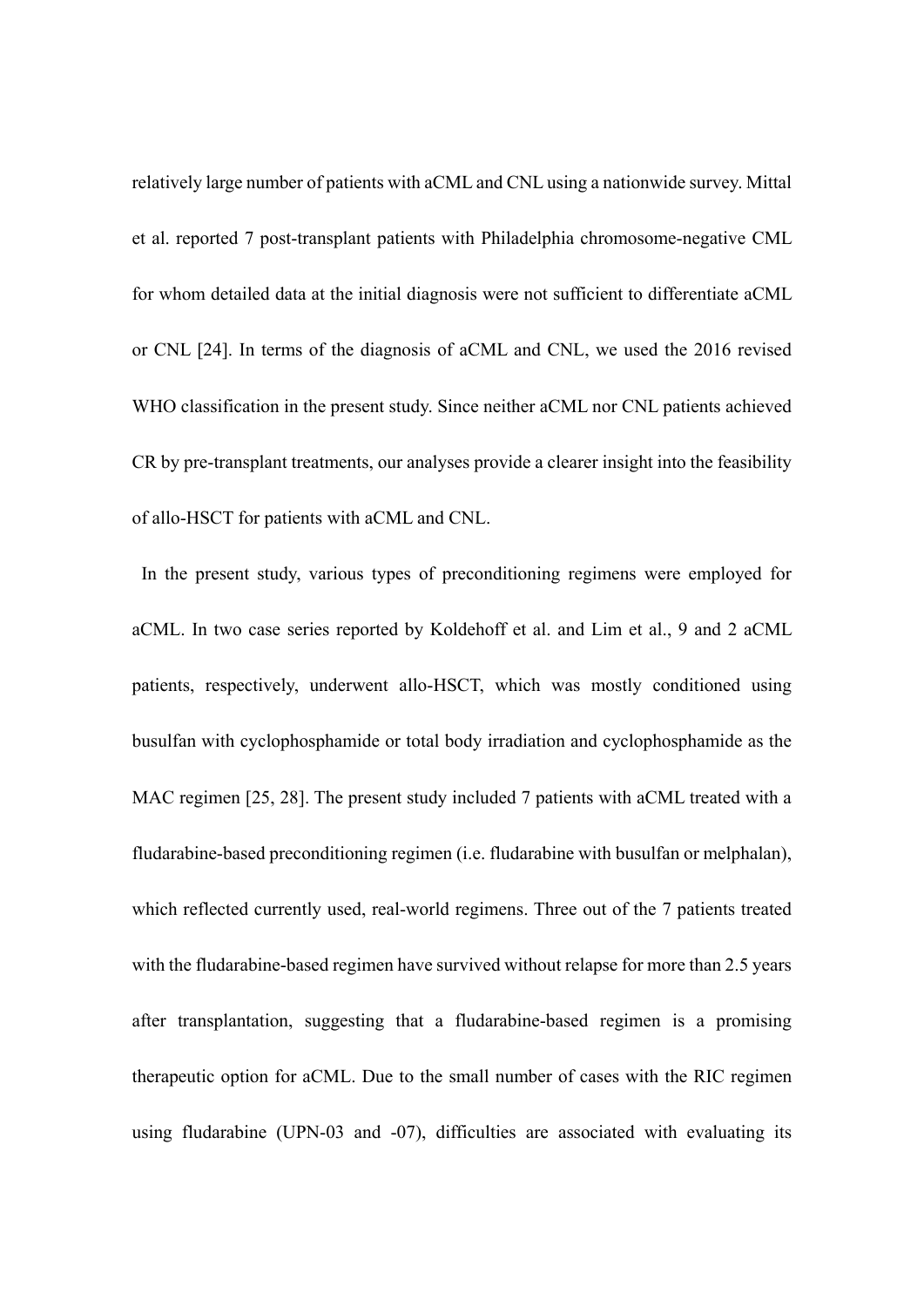efficacy for this disease.

The choice of donor source remains a controversial issue for rare myeloid neoplasms. Based on our results and previous findings on the successful outcomes of transplantation with the use of unrelated bone marrow or peripheral blood stem cells [25], the application of these allografts needs to be considered as an option if available in a timely manner. Furthermore, it is important to note that 3 out of 4 patients (aCML,  $n=2$ ; CNL,  $n=2$ ) with the use of unrelated cord blood were alive without relapse more than 340 days after transplantation in the present study. These results indicate that unrelated cord blood transplantation is a feasible treatment for these diseases. More definitive conclusions on the role of unrelated cord blood grafts as a therapeutic option will be obtained from larger studies with longer follow-ups.

 Another important result of the present study was that a difference may exist in OS based on the myeloblast percentage (i.e.  $\leq 5\%$  or  $\geq 5\%$ ) in peripheral blood before allo-HSCT for aCML. The myeloblast percentage in peripheral blood was previously identified as a significant prognostic factor for CML in the accelerated phase [43]. Our results suggest that patients with a higher percentage of myeloblasts were more difficult to treat, even with allo-HSCT, than those with a lower percentage of myeloblasts. In order to maximize the benefits of allo-HSCT for aCML, management, including the application of novel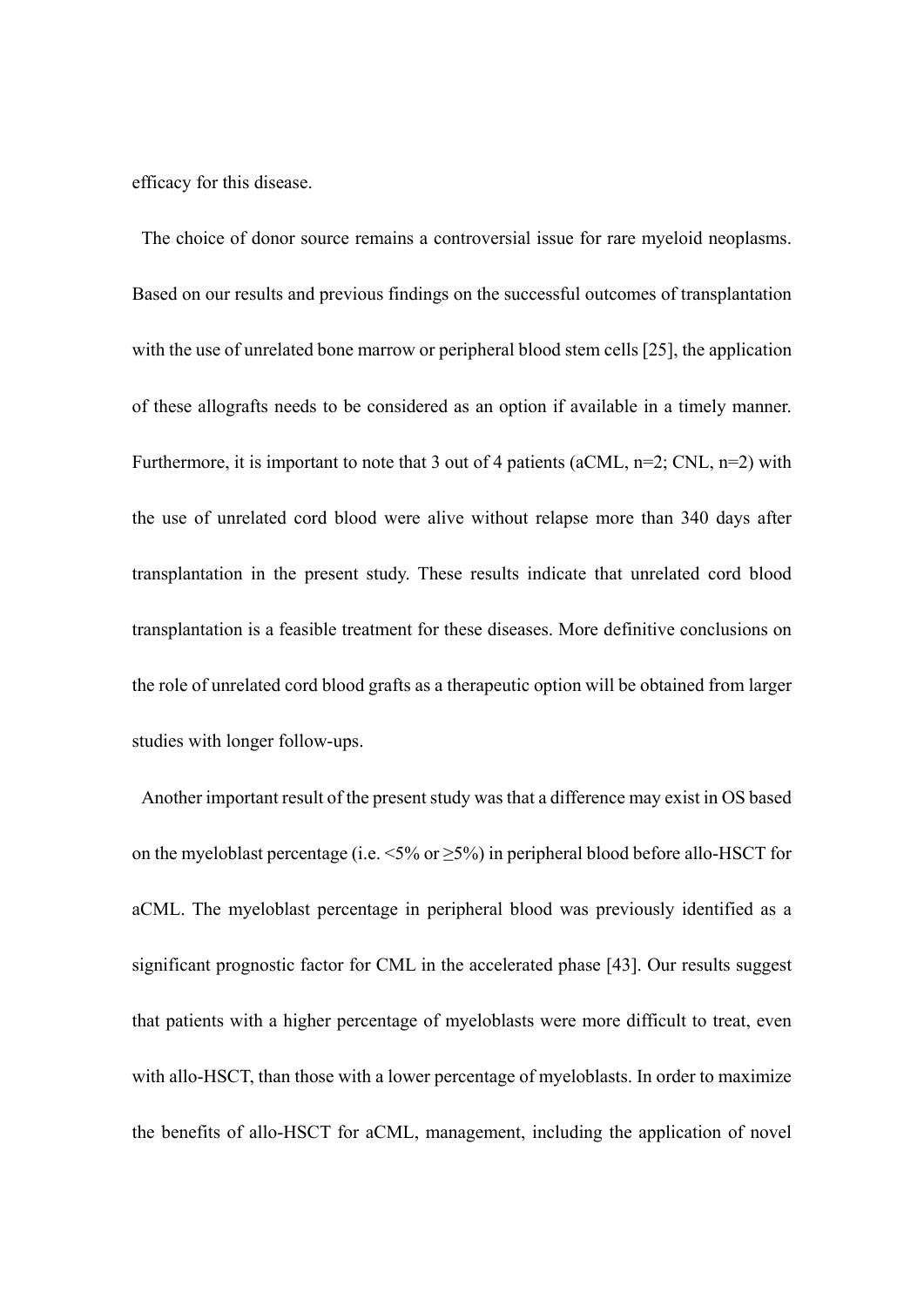agents before allo-HSCT, needs to be optimized according to the risk stratification of this disease [18-22].

Our study has several limitations due to its retrospective nature. The number of patients examined was too small to demonstrate a significant contribution of GVHD to disease control (e.g. the presence of the graft-versus-leukemia effect). There were insufficient number of patients to evaluate the prognostic value of bone marrow status before allo-HSCT. Future studies are warranted to assess the impact of pre-transplant bone marrow status on post-transplant outcomes. Furthermore, we were unable to evaluate the impact of genetic mutations on post-transplant outcomes due to the lack of the required data. It will be of interest to investigate whether information on mutations in several genes, such as *CSF3R*, Janus kinase 2 (*JAK2*), and SET binding protein 1 (*SETBP1*), will be useful for estimating the risk stratification of post-transplant outcomes and assessing minimal residual disease after allo-HSCT [12-15].

 In conclusion, the present results suggest that allo-HSCT offers the best opportunity for hematological remission and prolonged survival in patients with aCML and CNL. Prospective studies need to be conducted in order to clarify the role of allo-HSCT in the treatment algorithm of aCML and CNL, and the development of supportive care to minimize fatal complications will be crucial for post-transplant patients.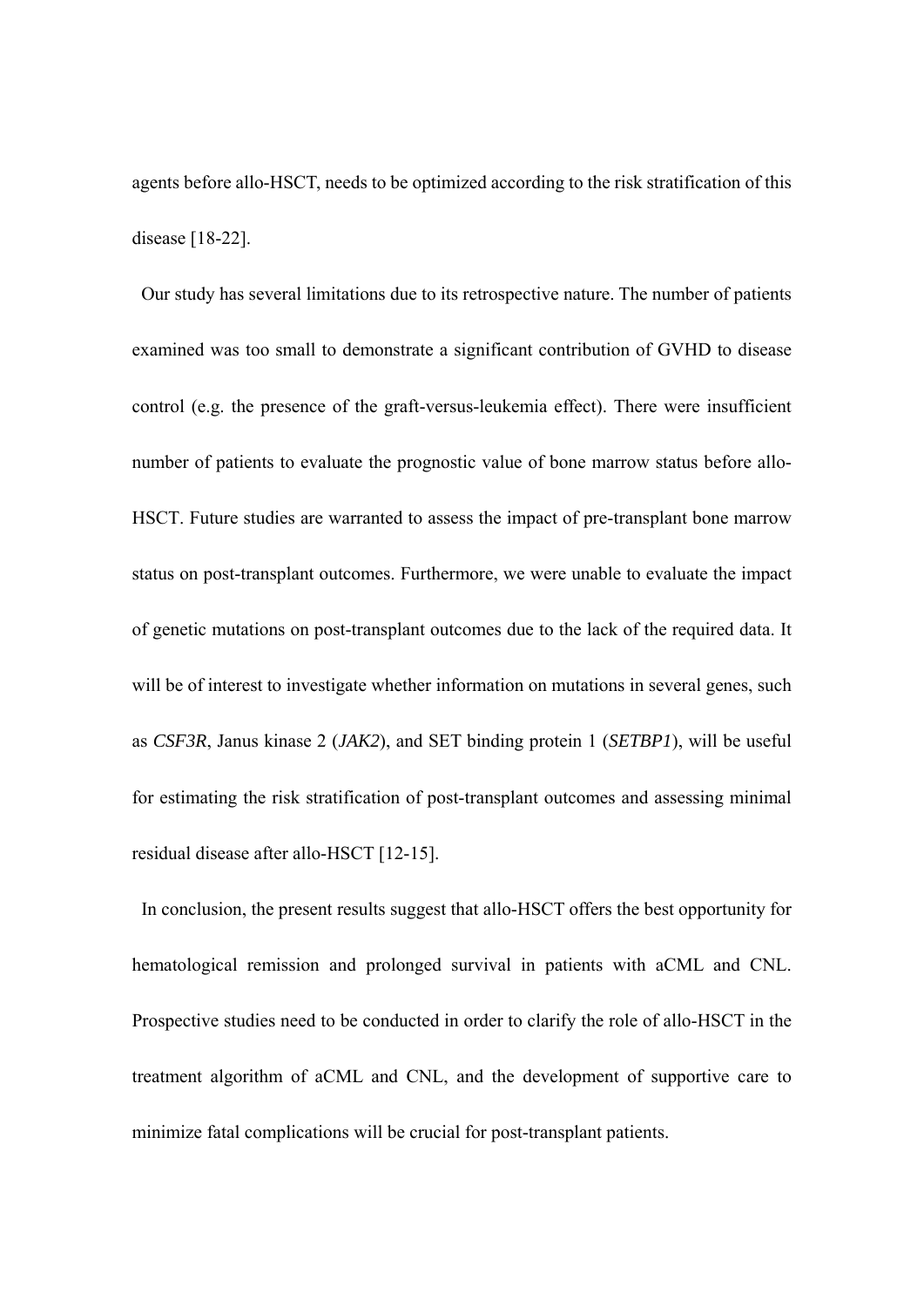# **Authorship**

### Contribution

H.I. and Y.M. designed the research, organized the project, collected data from TRUMP, analyzed data, and wrote the manuscript. H.I., Y.M., S.O., T. Ikeda, H.T., I.A., Y.H., T. Ichinohe, T.F., Y.A., A.T., and T.K. interpreted data, and reviewed and approved the final manuscript.

# **Appendix**

The following institutions and hematologists contributed to this study: Nagasaki University Hospital: Dr. H. Itonaga and Dr Y. Miyazaki; Hokkaido University Hospital: Dr T. Kondo; Tokyo Metropolitan Cancer and Infectious Disease Center, Komagome Hospital: Dr. K Ohashi; Hiroshima University Hospital: Dr. T Kawase; University of Tokyo: Dr. T Nagamura-Inoue; JA Aichi Konan Kosei Hospital: Dr. K Watamoto; Institute of Medical Science, University of Tokyo: Dr. Tojo A; Saiseikai Maebashi Hospital: Dr. N. Hatsumi; Ehime University Graduate School of Medicine: Dr. K Takenaka; Akita University Graduate School of Medicine: Dr. M. Nara; Nagoya University Graduate School of Medicine: Dr. Murata M and Dr. H. Muramatsu; National Cancer Center Hospital East: Dr. Y Minami; Kyoto University: Dr. K. Aoki; University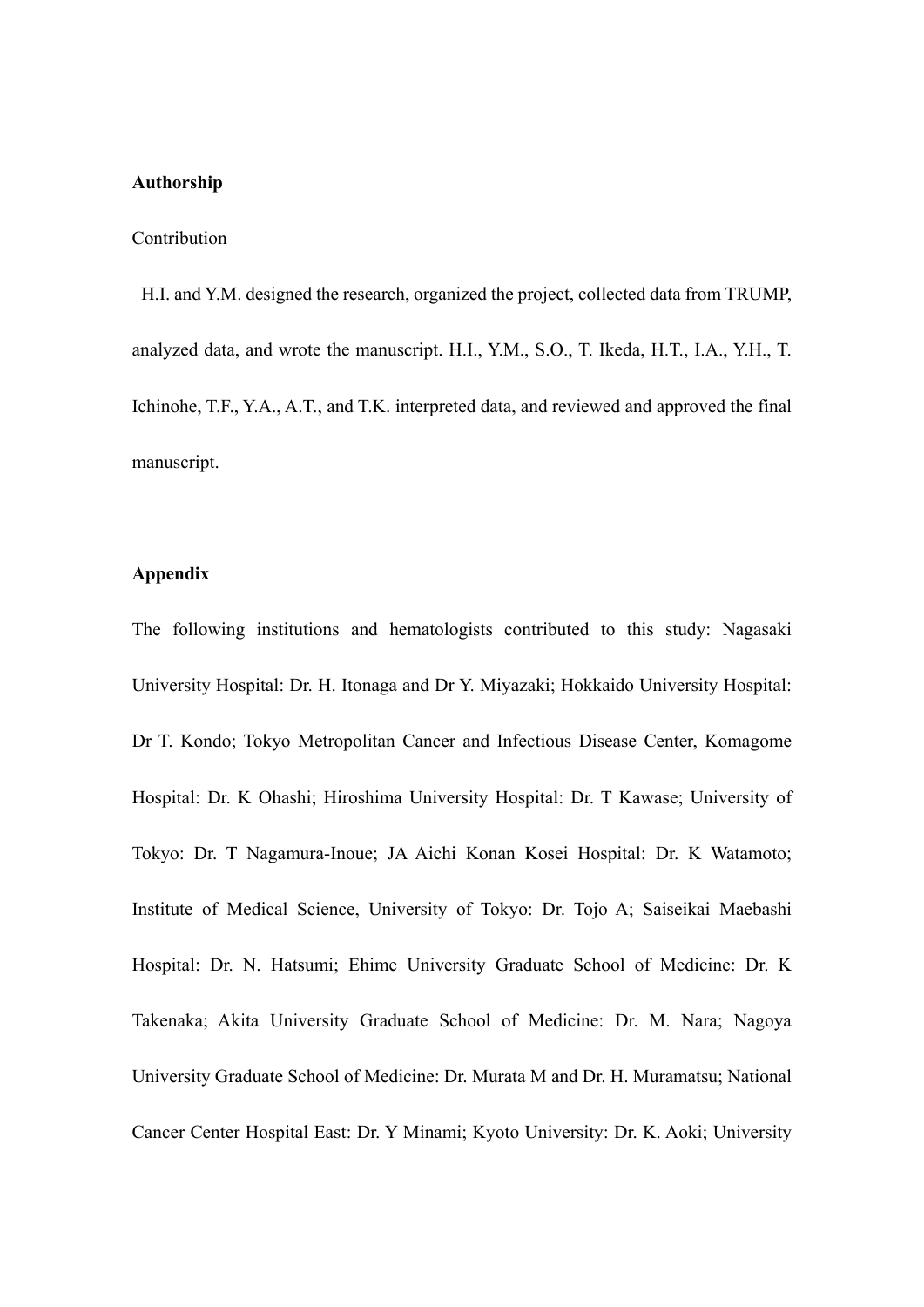of Fukui: Dr. A Tanizawa; Keio University School of Medicine: Dr. H. Shimada; Osaka Women's and Children's Hospital: Dr. M Yasui; Ehime Prefectural Central Hospital: Dr. Y Ishida; Okayama University Hospital: Dr. A. Shimada; Saitama Children's Medical Center: Dr. M. Mori.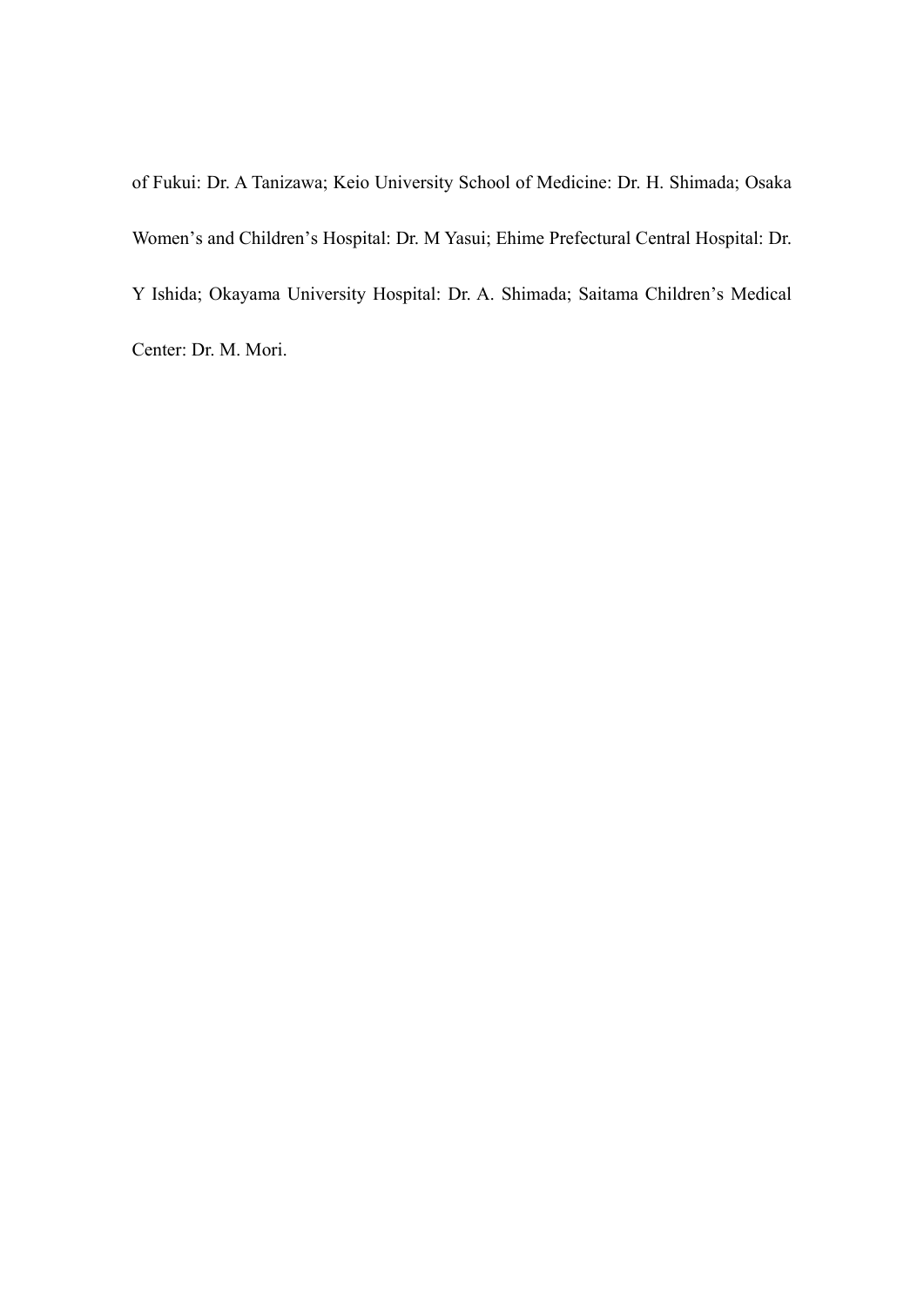# **References**

- 1. Arber DA, Orazi A, Hasserjian R, Thiele J, Borowitz MJ, Le Beau MM, et al. The 2016 revision to the World Health Organization classification of myeloid neoplasms and acute leukemia. Blood. 2016;127(20):2391-2405.
- 2. Orazi A, Germing U. The myelodysplastic/myeloproliferative neoplasms: myeloproliferative diseases with dysplastic features. Leukemia. 2008;22(7):1308-1319.
- 3. Wang SA, Hasserjian RP, Fox PS, Rogers HJ, Geyer JT, Chabot-Richards D, et al. Atypical chronic myeloid leukemia is clinically distinct from unclassifiable myelodysplastic/myeloproliferative neoplasms. Blood. 2014;123(17):2645-2651.
- 4. Bain BJ, Ahmad S. Chronic neutrophilic leukaemia and plasma cell-related neutrophilic leukaemoid reactions. Br J Haematol. 2015;171(3):400-410.
- 5. Hasle H, Olesen G, Kerndrup G, Philip P, Jacobsen N. Chronic neutrophil leukaemia in adolescence and young adulthood. Br J Haematol. 1996;94(4):628-630.
- 6. Zittoun R, Réa D, Ngoc LH, Ramond S. Chronic neutrophilic leukemia. A study of four cases. Ann Hematol. 1994;68(2):55-60.
- 7. Breccia M, Biondo F, Latagliata R, Carmosino I, Mandelli F, Alimena G. Identification of risk factors in atypical chronic myeloid leukemia. Haematologica. 2006;91(11):1566- 1568.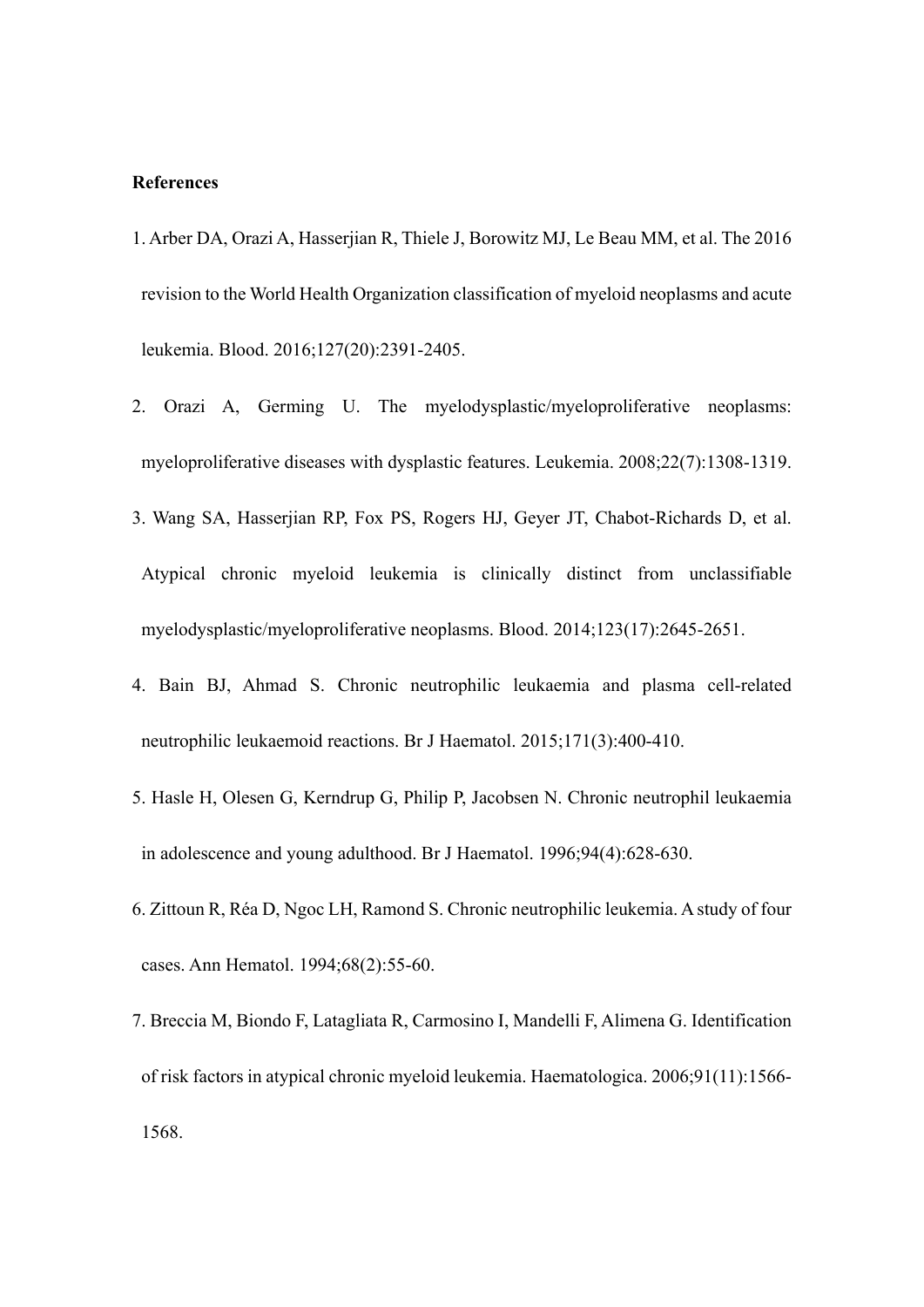- 8. Hernández JM, del Cañizo MC, Cuneo A, García JL, Gutiérrez NC, González M, et al. Clinical, hematological and cytogenetic characteristics of atypical chronic myeloid leukemia. Ann Oncol. 2000 Apr;11(4):441-444.
- 9. Kurzrock R, Bueso-Ramos CE, Kantarjian H, Freireich E, Tucker SL, Siciliano M, et al. BCR rearrangement-negative chronic myelogenous leukemia revisited. J Clin Oncol. 2001 Jun 1;19(11):2915-2926.
- 10. Martiat P, Michaux JL, Rodhain J. Philadelphia-negative (Ph-) chronic myeloid leukemia (CML): comparison with Ph+ CML and chronic myelomonocytic leukemia. The Groupe Français de Cytogénétique Hématologique. Blood. 1991;78(1):205-211.
- 11. Noguchi T, Ikeda K, Yamamoto K, Ashiba A, Yoshida J, Munemasa M, et al. Severe bleeding tendency caused by leukemic infiltration and destruction of vascular walls in chronic neutrophilic leukemia. Int J Hematol. 2001;74(4):437-441.
- 12. Maxson JE, Gotlib J, Pollyea DA, Fleischman AG, Agarwal A, Eide CA, et al. Oncogenic CSF3R mutations in chronic neutrophilic leukemia and atypical CML. N Engl J Med. 2013;368(19):1781-1790.
- 13. Pardanani A, Lasho TL, Laborde RR, Elliott M, Hanson CA, Knudson RA, et al. CSF3R T618I is a highly prevalent and specific mutation in chronic neutrophilic leukemia. Leukemia. 2013;27(9):1870-1873.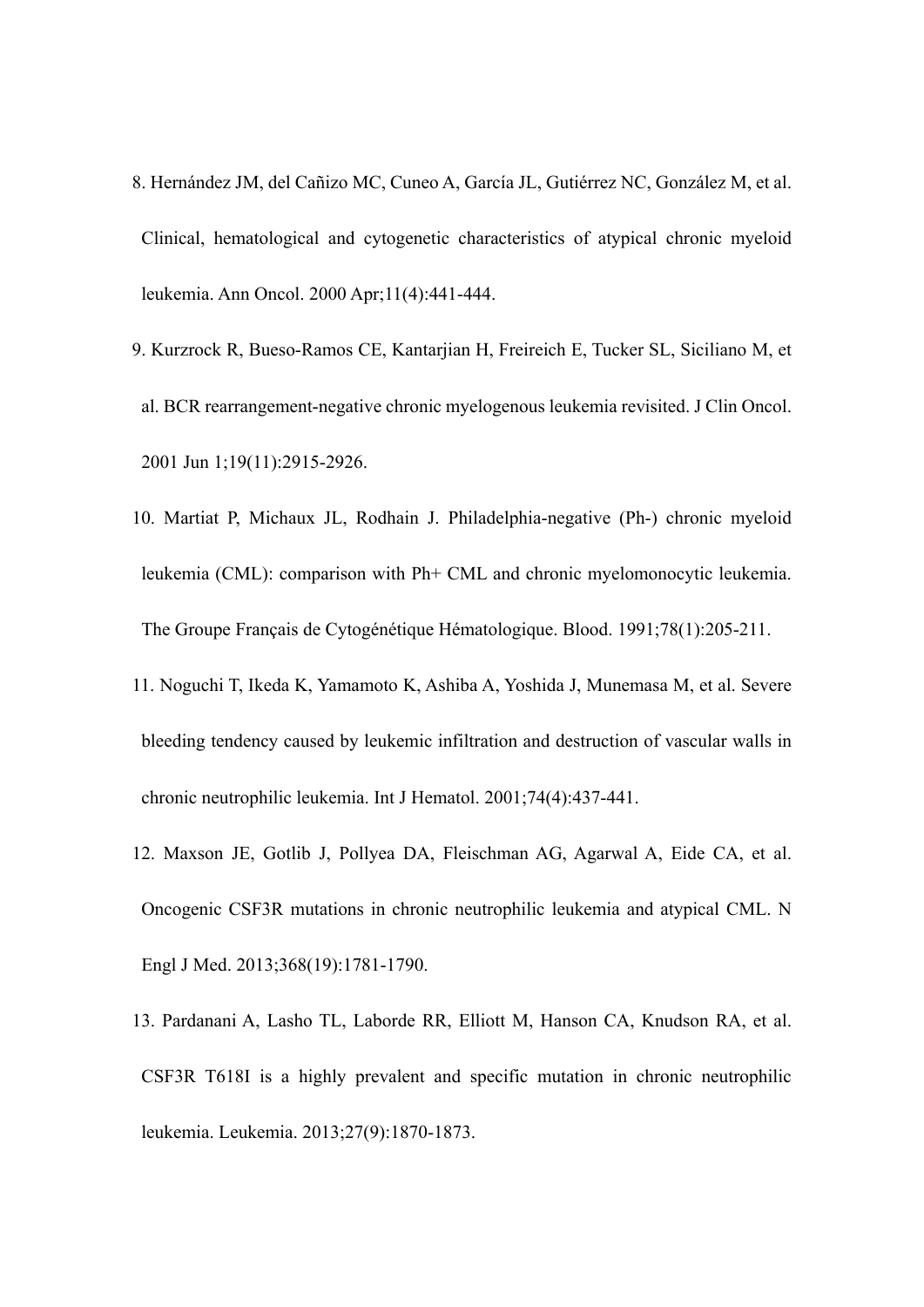- 14. Piazza R, Valletta S, Winkelmann N, Redaelli S, Spinelli R, Pirola A, et al. Recurrent SETBP1 mutations in atypical chronic myeloid leukemia. Nat Genet. 2013;45(1):18-24.
- 15. Cui Y, Li B, Gale RP, Jiang Q, Xu Z, Qin T, et al. CSF3R, SETBP1 and CALR mutations in chronic neutrophilic leukemia. J Hematol Oncol. 2014;7:77.
- 16. Hernández JM, del Cañizo MC, Cuneo A, García JL, Gutiérrez NC, González M, et al. Clinical, hematological and cytogenetic characteristics of atypical chronic myeloid leukemia. Ann Oncol. 2000;11(4):441-444.
- 17. Elliott MA, Tefferi A. Chronic neutrophilic leukemia: 2018 update on diagnosis, molecular genetics and management. Am J Hematol. 2018;93(4):578-587.
- 18. Gotlib J. How I treat atypical chronic myeloid leukemia. Blood. 2017;129(7):838-845.
- 19. Tong X, Li J, Zhou Z, Zheng D, Liu J, Su C. Efficacy and side-effects of decitabine in treatment of atypical chronic myeloid leukemia. Leuk Lymphoma. 2015;56(6):1911- 1913.
- 20. Hausmann H, Bhatt VR, Yuan J, Maness LJ, Ganti AK. Activity of single-agent decitabine in atypical chronic myeloid leukemia. J Oncol Pharm Pract. 2016;22(6):790- 794.
- 21. Dao KH, Solti MB, Maxson JE, Winton EF, Press RD, Druker BJ, et al. Significant clinical response to JAK1/2 inhibition in a patient with CSF3R-T618I-positive atypical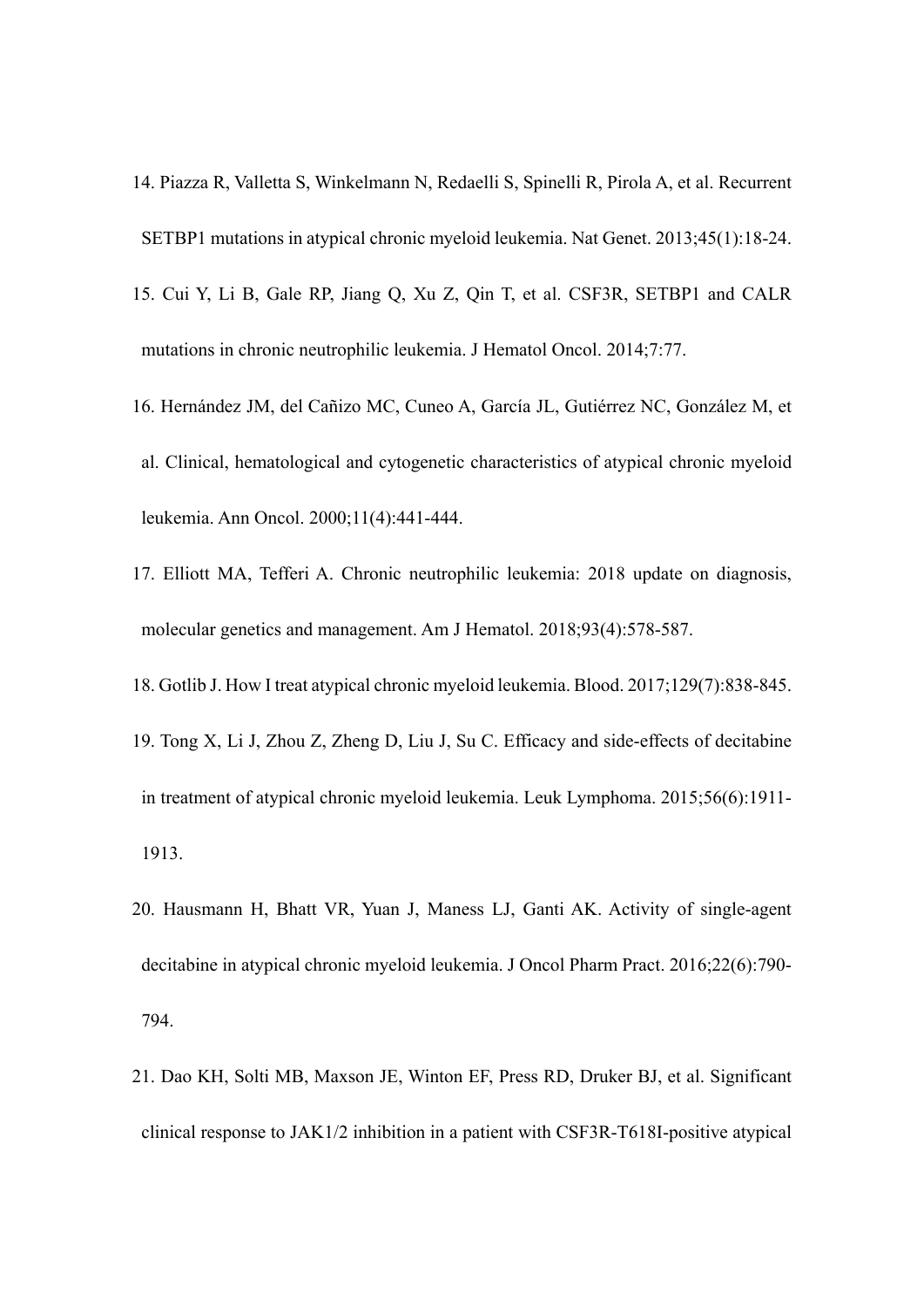chronic myeloid leukemia. Leuk Res Rep. 2014;3(2):67-69.

- 22. Ammatuna E, Eefting M, van Lom K, Kavelaars FG, Valk PJ, Touw IP. Atypical chronic myeloid leukemia with concomitant CSF3R T618I and SETBP1 mutations unresponsive to the JAK inhibitor ruxolitinib. Ann Hematol. 2015;94(5):879-880.
- 23. Borthakur G, Popplewell L, Boyiadzis M, Foran J, Platzbecker U, Vey N, et al. Activity of the oral mitogen-activated protein kinase inhibitor trametinib in RAS-mutant relapsed or refractory myeloid malignancies. Cancer. 2016;122(12):1871-1879.
- 24. Mittal P, Saliba RM, Giralt SA, Shahjahan M, Cohen AI, Karandish S, et al. Allogeneic transplantation: a therapeutic option for myelofibrosis, chronic myelomonocytic leukemia and Philadelphia-negative/BCR-ABL-negative chronic myelogenous leukemia. Bone Marrow Transplant. 2004;33(10):1005-1009.
- 25. Koldehoff M, Beelen DW, Trenschel R, Steckel NK, Peceny R, Ditschkowski M, et al. Outcome of hematopoietic stem cell transplantation in patients with atypical chronic myeloid leukemia. Bone Marrow Transplant. 2004;34(12):1047-1050.
- 26. Koldehoff M, Steckel NK, Hegerfeldt Y, Ditschkowski M, Beelen DW, Elmaagacli AH. Clinical course and molecular features in 21 patients with atypical chronic myeloid leukemia. Int J Lab Hematol. 2012;34(1):e3-e5.
- 27. Langabeer SE, McCarron SL, Haslam K, O'Donovan MT, Conneally E. The CSF3R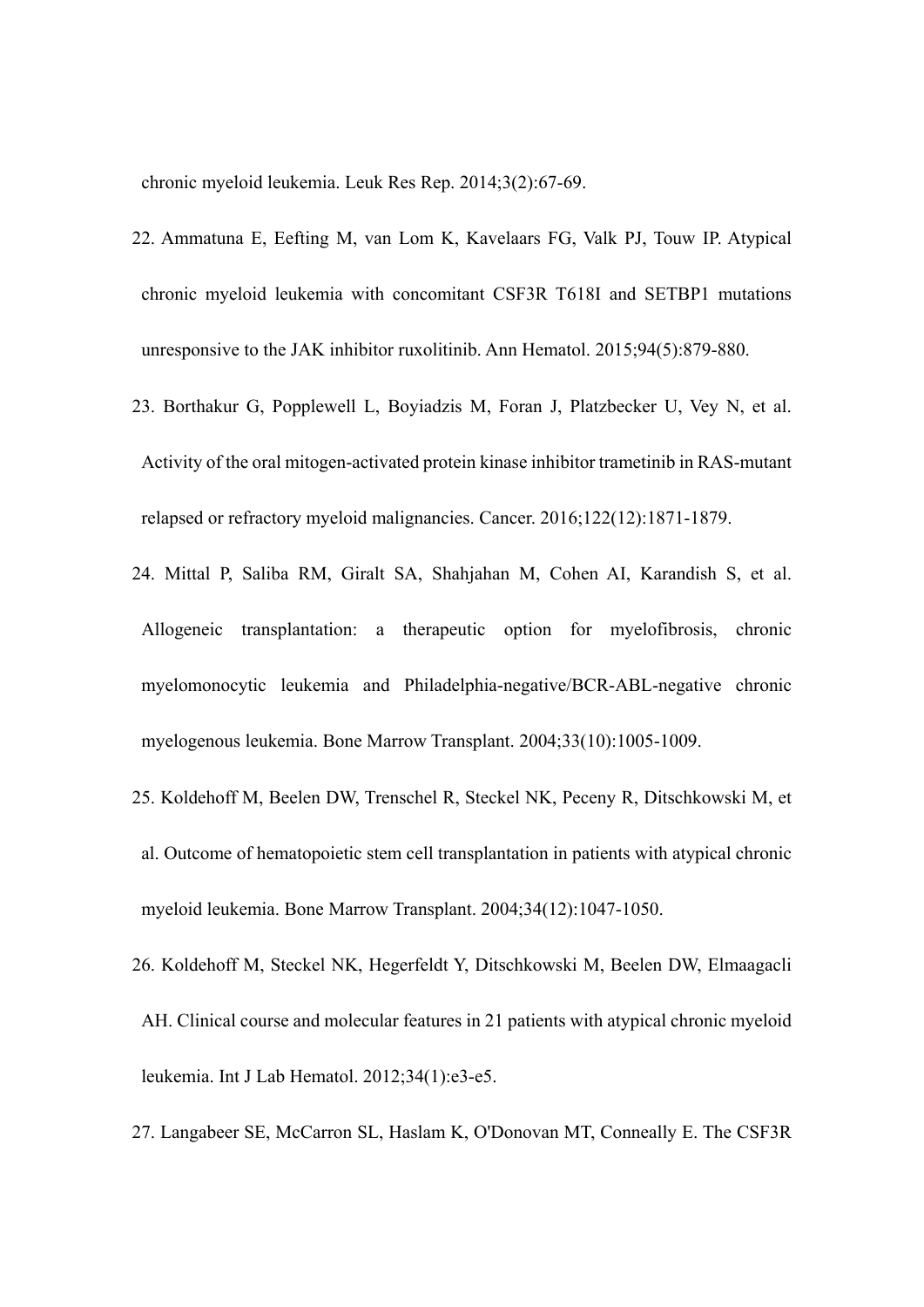T618I mutation as a disease-specific marker of atypical CML post allo-SCT. Bone Marrow Transplant. 2014;49(6):843-844.

- 28. Lim SN, Lee JH, Lee JH, Kim DY, Kim SD, Kang YA, et al. Allogeneic hematopoietic cell transplantation in adult patients with myelodysplastic/myeloproliferative neoplasms. Blood Res. 2013;48(3):178-184.
- 29. Atsuta Y. Introduction of Transplant Registry Unified Management Program 2 (TRUMP2): scripts for TRUMP data analyses, part I (variables other than HLA-related data). Int J Hematol. 2016 Jan;103(1):3-10.
- 30. Kanda J. Scripts for TRUMP data analyses. Part II (HLA-related data): statistical analyses specific for hematopoietic stem cell transplantation. Int J Hematol. 2016;103(1):11-19.
- 31. Atsuta Y, Suzuki R, Yoshimi A, Gondo H, Tanaka J, Hiraoka A, et al. Unification of hematopoietic stem cell transplantation registries in Japan and establishment of the TRUMP System. Int J Hematol. 2007; 86(3): 269–274.
- 32. Atsuta Y, Suzuki R, Nagamura-Inoue T, Taniguchi S, Takahashi S, Kai S, et al. Disease-specific analyses of unrelated cord blood transplantation compared with unrelated bone marrow transplantation in adult patients with acute leukemia. Blood. 2009;113(8):1631-1638.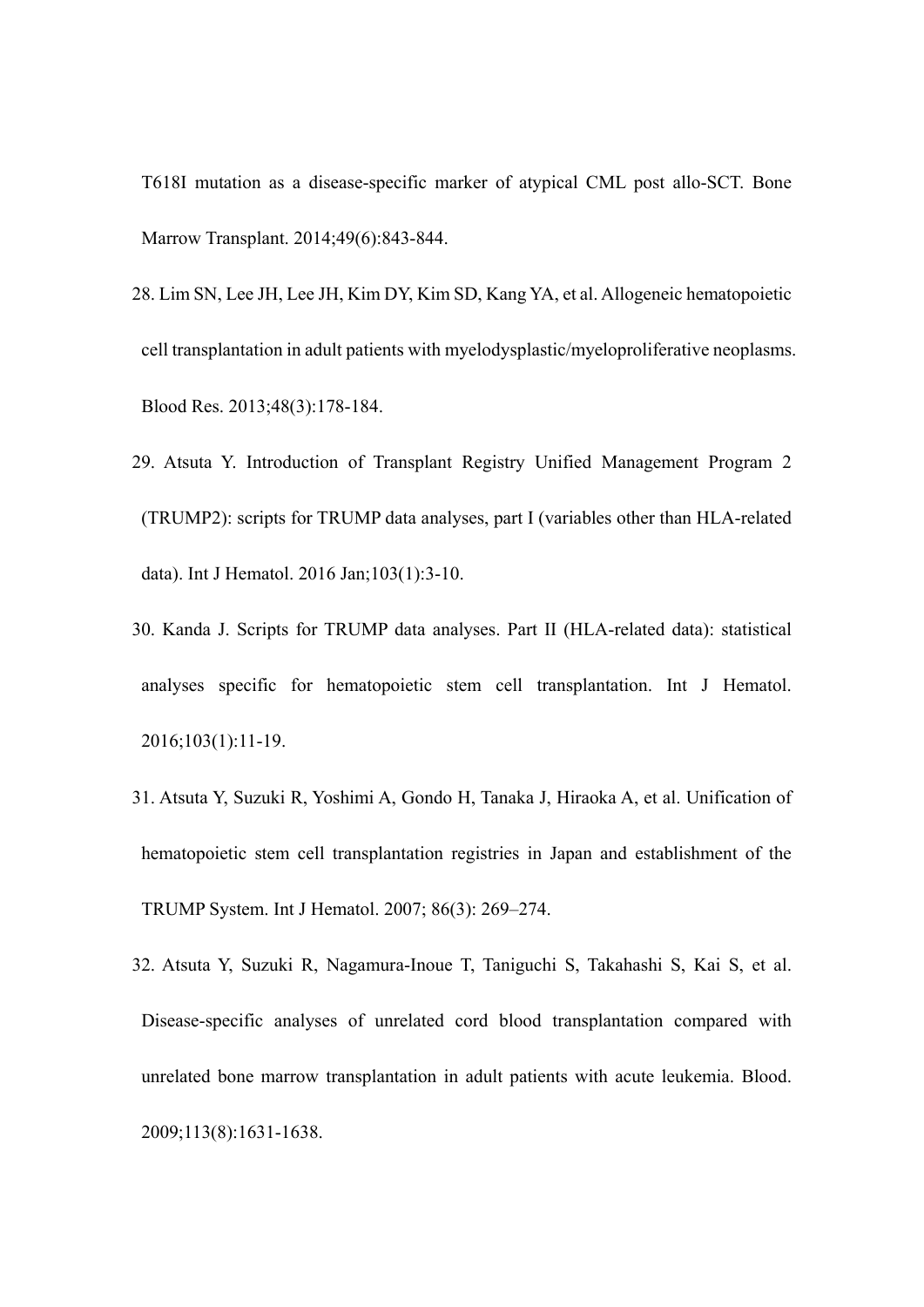- 33. Inamoto Y, Kimura F, Kanda J, Sugita J, Ikegame K, Nakasone H, et al. Comparison of graft-versus-host disease-free, relapse-free survival according to a variety of graft sources: antithymocyte globulin and single cord blood provide favorable outcomes in some subgroups. Haematologica. 2016;101(12):1592-1602.
- 34. Morishima S, Kashiwase K, Matsuo K, Azuma F, Yabe T, Sato-Otsubo A, et al. Highrisk HLA alleles for severe acute graft-versus-host disease and mortality in unrelated donor bone marrow transplantation. Haematologica. 2016;101(4):491-498.
- 35. Giralt S, Ballen K, Rizzo D, Bacigalupo A, Horowitz M, Pasquini M, et al. Reducedintensity conditioning regimen workshop: defining the dose spectrum. Report of a workshop convened by the center for international blood and marrow transplant research. Biol Blood Marrow Transplant. 2009; 15(3): 367–369.
- 36. Bacigalupo A, Ballen K, Rizzo D, Giralt S, Lazarus H, Ho V, et al. Defining the intensity of conditioning regimens: working definitions. Biol Bone Marrow Transplant. 2009;15(12):1628-1633.
- 37. Przepiorka D, Weisdorf D, Martin P, Klingemann HG, Beatty P, Hows J, et al. 1994 Consensus Conference on Acute GVHD Grading. Bone Marrow Transplant. 1995;15(6):825-828.
- 38. Sullivan KM, Agura E, Anasetti C, Appelbaum F, Badger C, Bearman S, et al. Chronic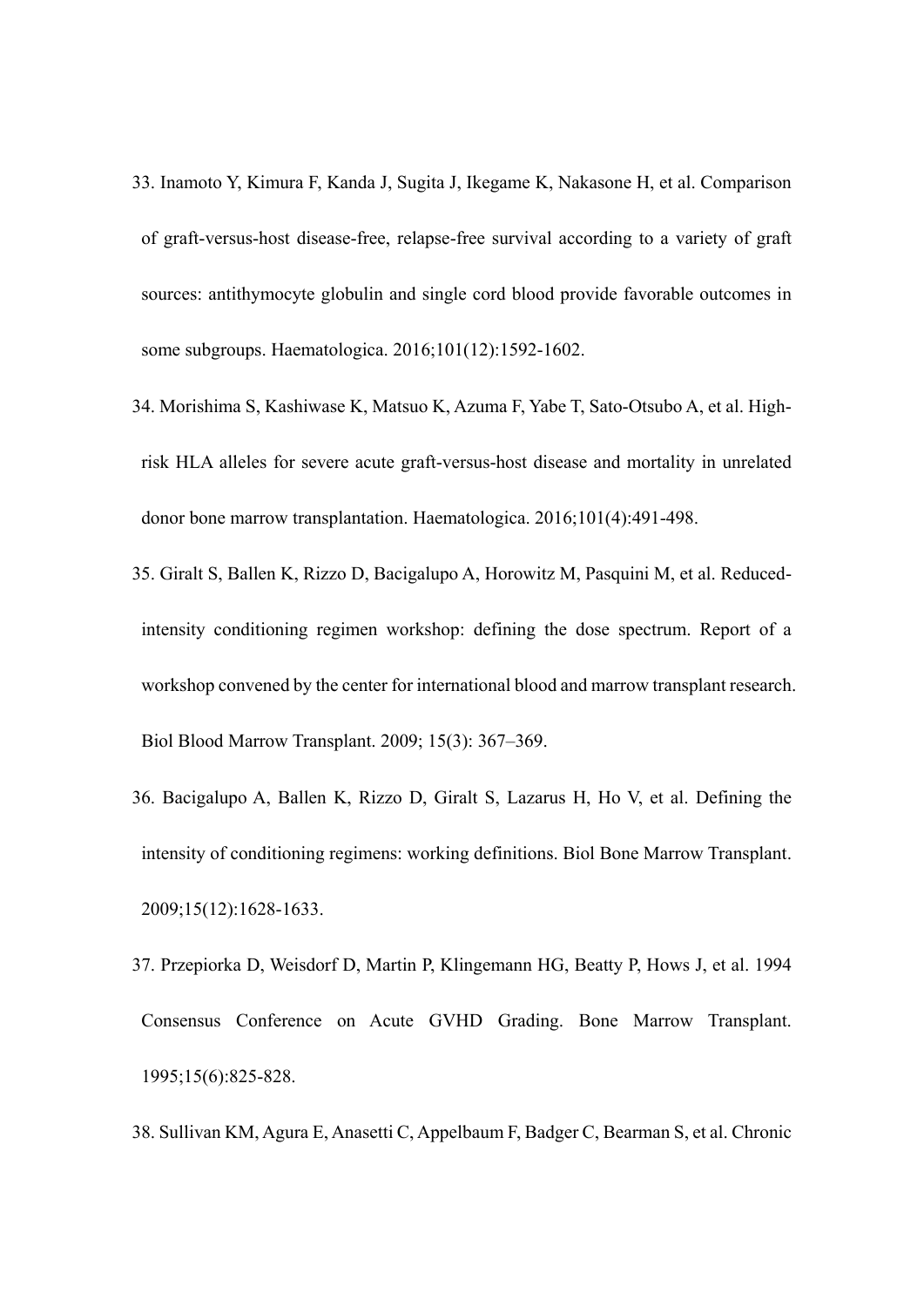graft-versus-host disease and other late complications of bone marrow transplantation. Semin Hematol. 1991;28(3):250-259.

- 39. Savona MR, Malcovati L, Komrokji R, Tiu RV, Mughal TI, Orazi A, et al. An international consortium proposal of uniform response criteria for myelodysplastic/myeloproliferative neoplasms (MDS/MPN) in adults. Blood. 2015;125(12):1857-1865.
- 40. Kanda Y. Investigation of the freely available easy-to-use software 'EZR' for medical statistics. Bone Marrow Transplant. 2013; 48(3): 452–458.
- 41. Passweg JR, Walker I, Sobocinski KA, Klein JP, Horowitz MM, Giralt SA; Chronic Leukemia Study Writing Committee of the International Bone Marrow Transplant Registry. Validation and extension of the EBMT Risk Score for patients with chronic myeloid leukaemia (CML) receiving allogeneic haematopoietic stem cell transplants. Br J Haematol. 2004;125(5):613-620.
- 42. Gratwohl A, Stern M, Brand R, Apperley J, Baldomero H, de Witte T, et al. Risk score for outcome after allogeneic hematopoietic stem cell transplantation: a retrospective analysis. Cancer. 2009;115(20):4715-4726.
- 43. Jiang Q, Xu LP, Liu DH, Liu KY, Chen SS, Jiang B, et al. Imatinib mesylate versus allogeneic hematopoietic stem cell transplantation for patients with chronic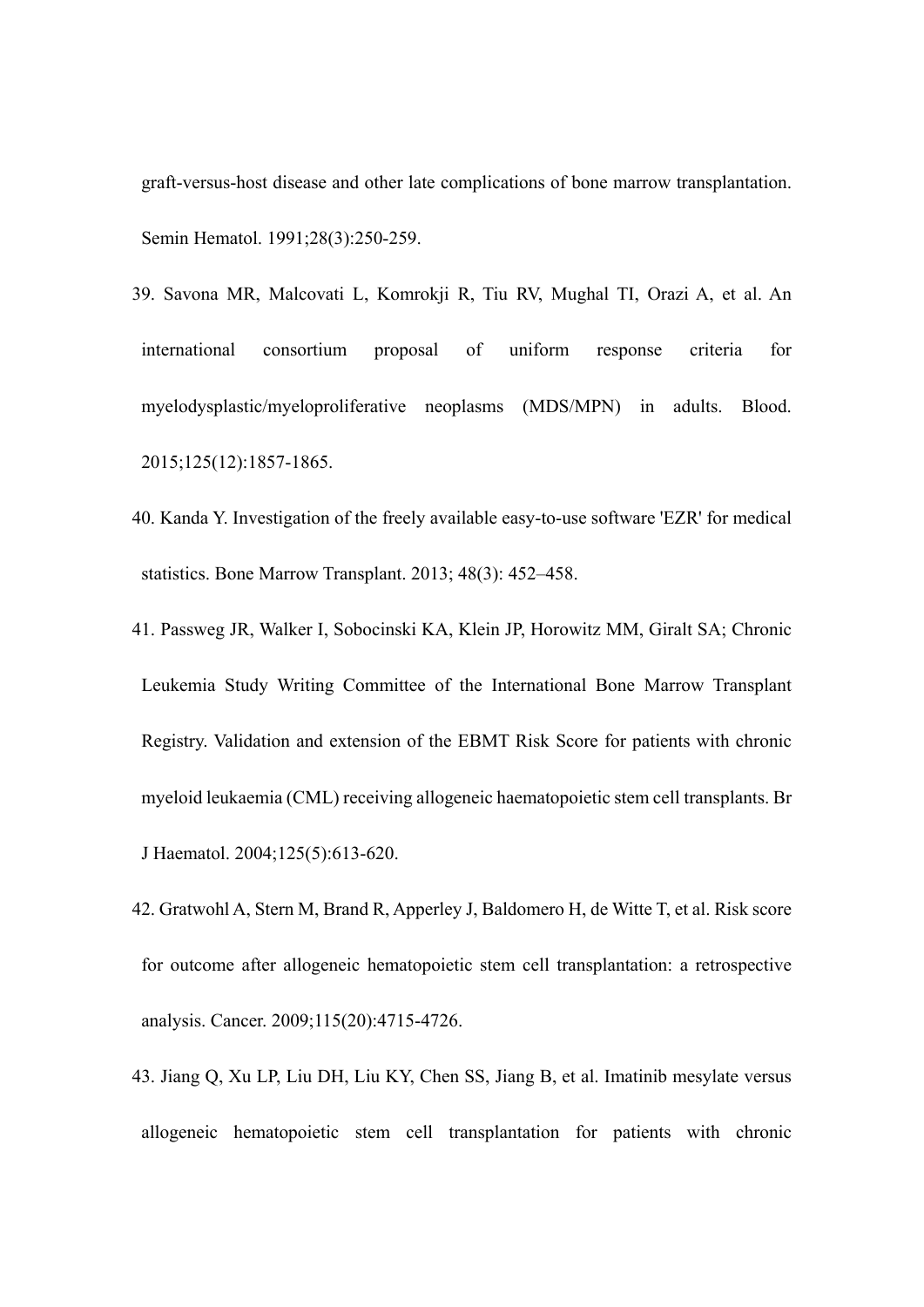myelogenous leukemia in the accelerated phase. Blood. 2011;117(11):3032-3040.

- 44. Alchalby H, Yunus DR, Zabelina T, Kobbe G, Holler E, Bornhäuser M, et al. Risk models predicting survival after reduced-intensity transplantation for myelofibrosis. Br J Haematol. 2012;157(1):75-85.
- 45. Kröger N, Giorgino T, Scott BL, Ditschkowski M, Alchalby H, Cervantes F, et al. Impact of allogeneic stem cell transplantation on survival of patients less than 65 years of age with primary myelofibrosis. Blood. 2015;125(21):3347-3350.
- 46. Symeonidis A, van Biezen A, de Wreede L, Piciocchi A, Finke J, Beelen D, et al. Achievement of complete remission predicts outcome of allogeneic haematopoietic stem cell transplantation in patients with chronic myelomonocytic leukaemia. A study of the Chronic Malignancies Working Party of the European Group for Blood and Marrow Transplantation. Br J Haematol. 2015;171(2):239-246.
- 47. Liu HD, Ahn KW, Hu ZH, Hamadani M, Nishihori T, Wirk B, et al. Allogeneic Hematopoietic Cell Transplantation for Adult Chronic Myelomonocytic Leukemia. Biol Blood and Marrow Transplant. 2017;23(5):767-775.
- 48. Itonaga H, Aoki K, Aoki J, Ishikawa T, Ishiyama K, Uchida N, et al. Prognostic Impact of Donor Source on Allogeneic Hematopoietic Stem Cell Transplantation Outcomes in Adults with Chronic Myelomonocytic Leukemia: A Nationwide Retrospective Analysis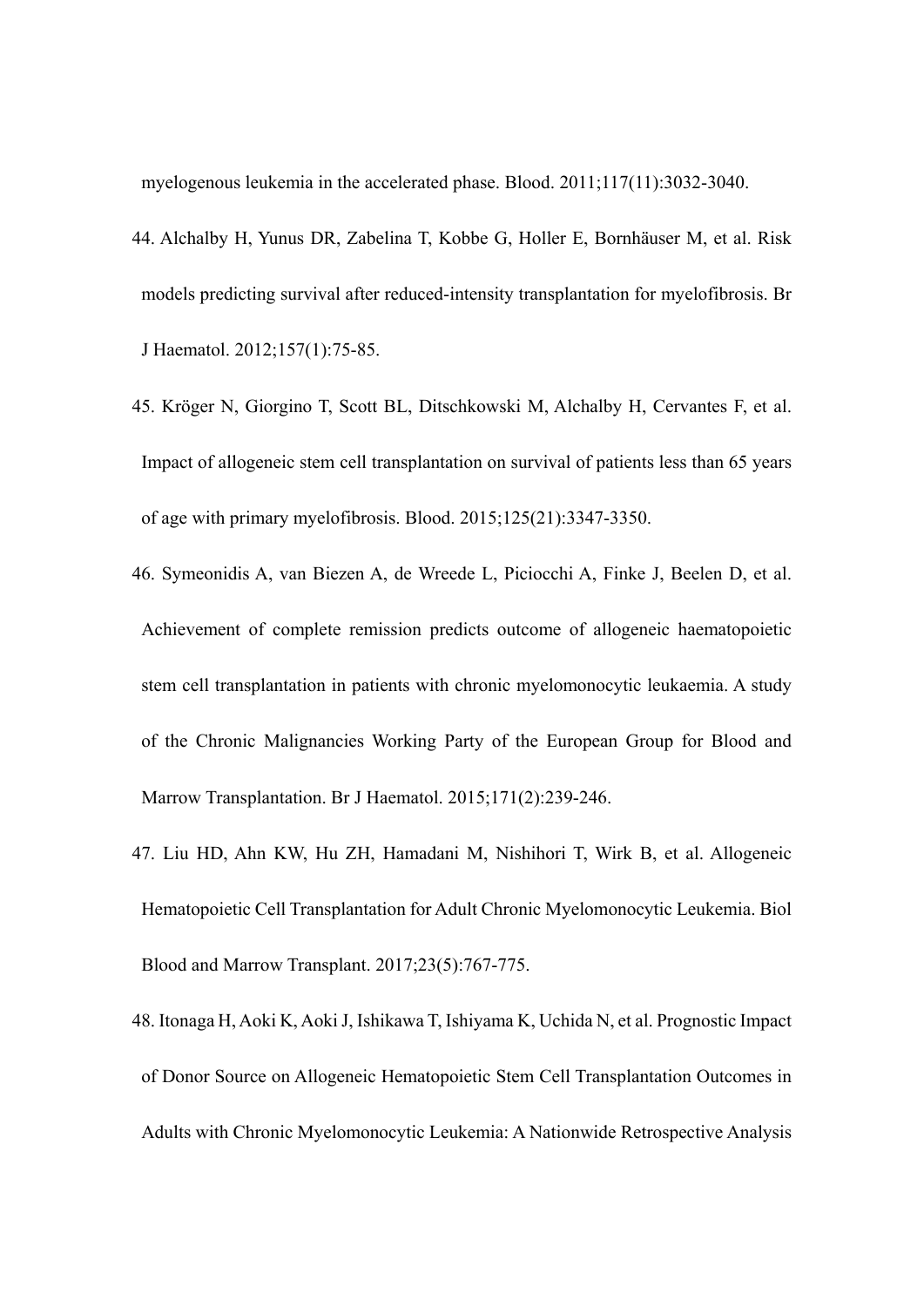in Japan. Biol Blood Marrow Transplant. 2018;24(4):840-848.

49. Park S, Labopin M, Yakoub-Agha I, Delaunay J, Dhedin N, Deconinck E, et al. Allogeneic stem cell transplantation for chronic myelomonocytic leukemia: a report from the Societe Francaise de Greffe de Moelle et de Therapie Cellulaire. Eur J Haematol. 2013;90(5):355-64.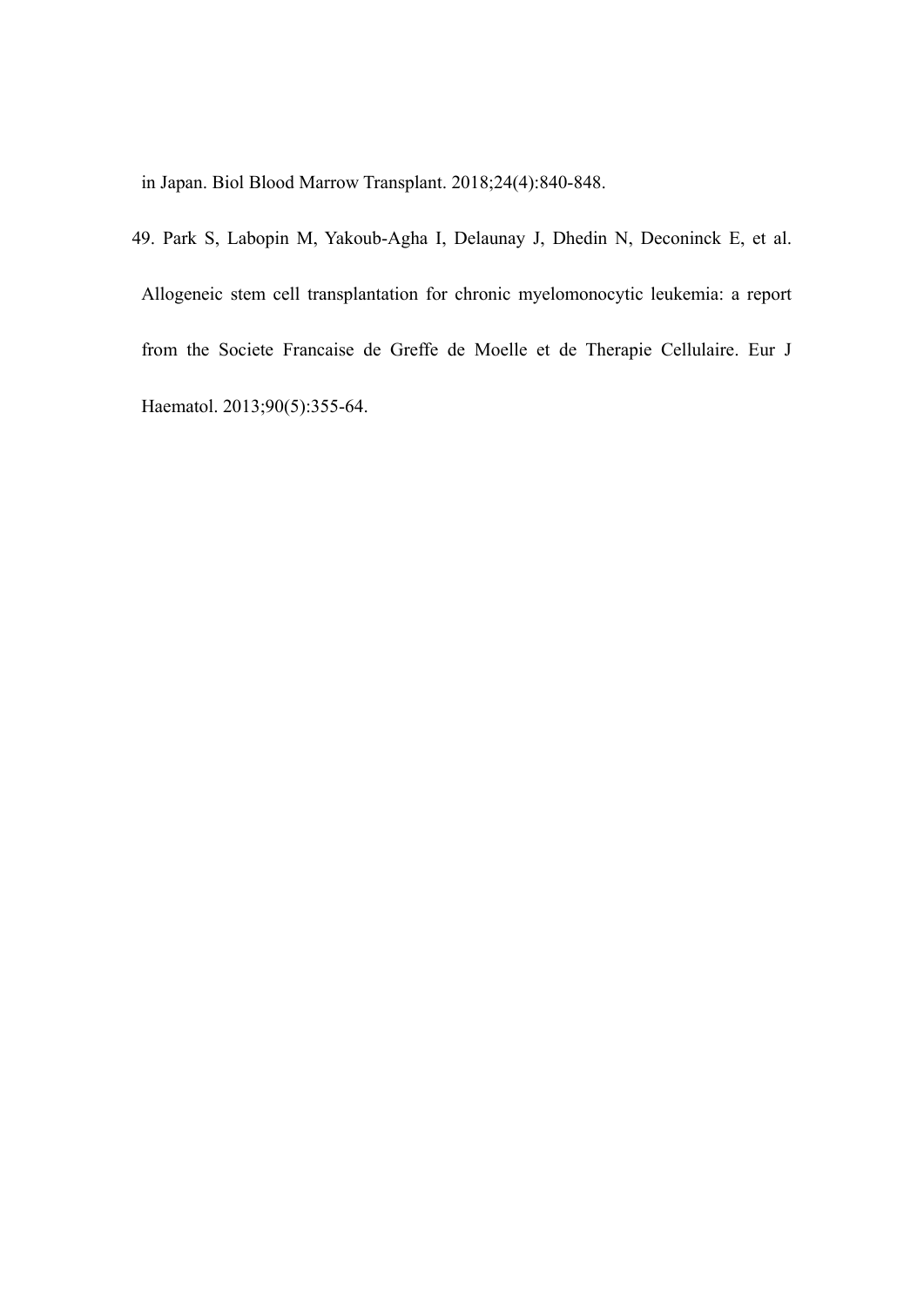# **Acknowledgments**

This work was supported in part by the Practical Research Project for Allergic Diseases and Immunology (Research Technology of Medical Transplantation) from the Japan Agency for Medical Research and Development, AMED.

The authors would like to thank all the physicians and data managers at the various institutes who contributed valuable data on transplantation to the Japan Society for Hematopoietic Cell Transplantation (JSHCT) and all the members of the data management committees of JSHCT; a complete membership list of the "Adult and Child Chronic Myeloid Leukemia/Myeloproliferative Neoplasms Working Group of the JSHCT" appears in the "Appendix".

We especially thank the doctors who responded to the questionnaire: Osaka Medical Center and Research Institute for Maternal and Child Health: Dr. M Inoue; Tokai University School of Medicine: Dr S. Machida: Nara Medical University Hospital: Dr. I. Amano: Aichi Cancer Center Hospital: Dr. H. Taji; Shizuoka Cancer Center: Dr. T. Ikeda; University of Tsukuba: Dr. Y. Hasegawa; Sapporo Hokuyu Hospital: Dr. S. Ota and Dr. A. Imai; Tokushima University Graduate School: Dr. K. Kagawa; Kurume University: Dr. K. Nagafuji; Tenri Hospital: Dr. T Akasaka; Hyogo College of Medicine: Dr. K Ikegame; Yokohama Minami Kyousai Hospital: Dr. Tajika K; Hamanomachi Hospital: Dr. T. Eto;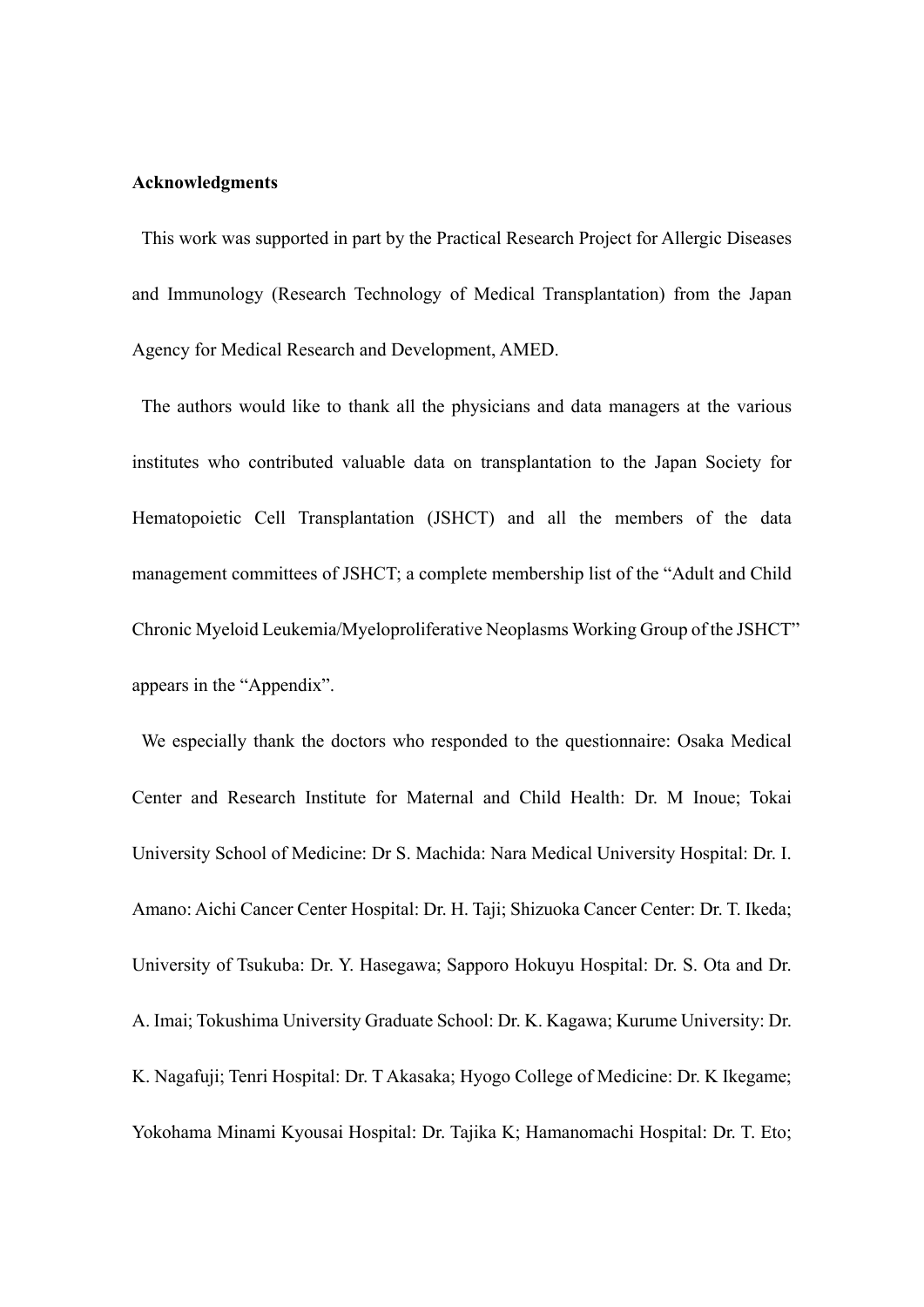Kanagawa Cancer Center: Dr. T. Tachibana; National Center for Global Health and Medicine: Dr. M. Takeshita; Shinshu University School of Medicine: Dr. H. Nakazawa; Akita University Graduate School of Medicine: Dr. M. Nara; National Hospital Organization Kumamoto Medical Center: Dr. M. Hidaka; Kanagawa Children's Medical Center: Dr. S. Hamanoue; Nagoya University Graduate School of Medicine; Dr. M. Murata.

# **Conflicts of interest**

The authors state that they have no conflicts of interest.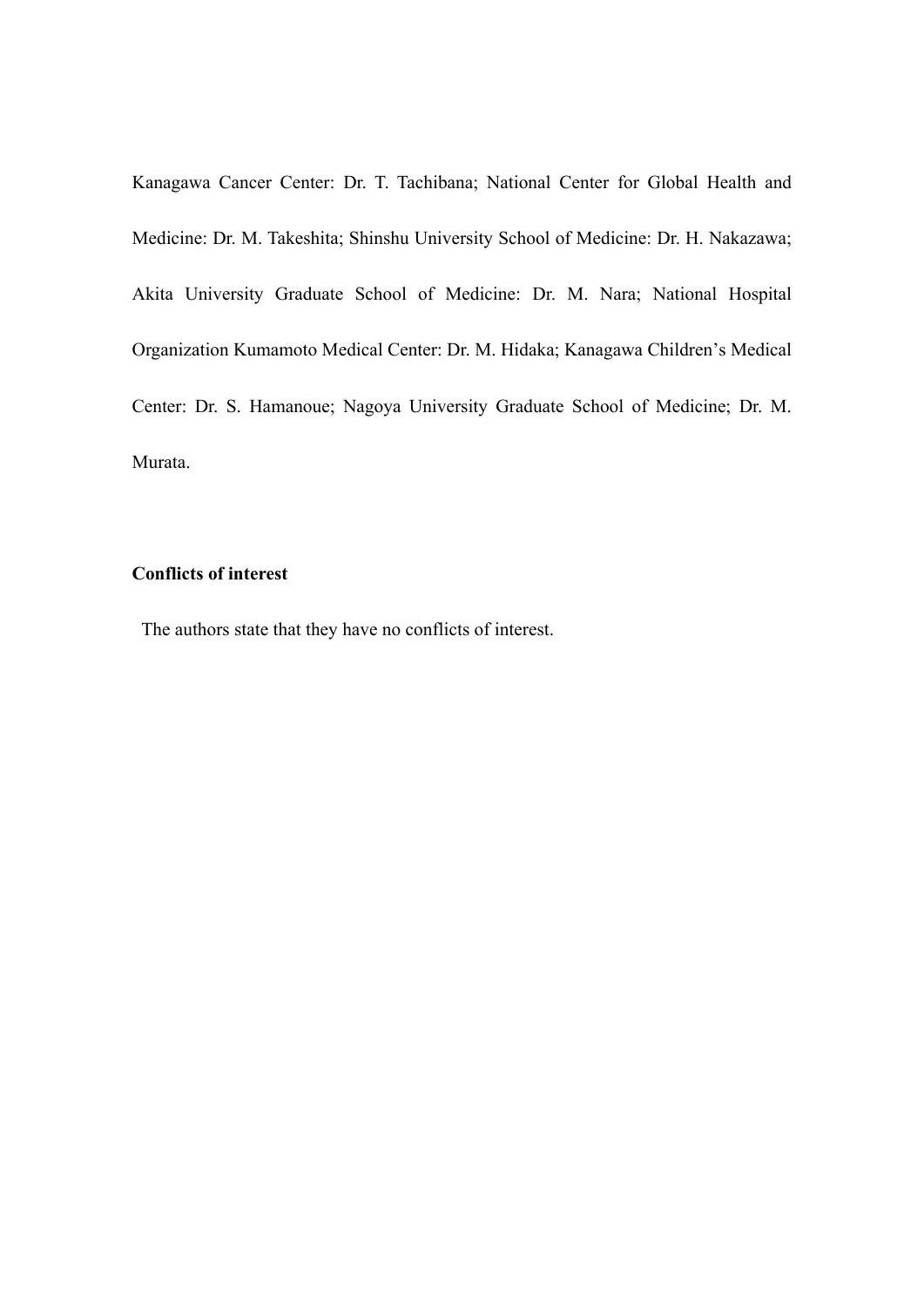# **Table Legends**

### **Table 1. Patient characteristics**

Abbreviations: aCML, atypical chronic myeloid leukemia; CNL, chronic neutrophilic leukemia; HSCT, allogeneic hematopoietic stem cell transplantation; KPS, Karnofsky Performance Status; HCT-CI, hematopoietic cell transplantation-specific comorbidity index; Hb, hemoglobin; WBC, white blood cell count; PB, peripheral blood; PLT, platelet count.

#### **Table 2. Clinical responses to pre-transplant treatments**

\* Disease progression was diagnosed by an increase in the blast count. Abbreviations: CBC, complete blood count; PB, peripheral blood; aCML, atypical chronic myeloid leukemia; CNL, chronic neutrophil leukemia; Hb, hemoglobin; WBC, white blood cell count; PLT, platelet count; CR, complete remission; SD, stable disease; PR, progressive disease; AraC, cytarabine arabinoside; DNR, daunorubicin; IDR, idarubicin; MIT, mitoxantrone; ETP, etoposide.

### **Table 3. Transplant procedures and outcomes**

\*The preconditioning regimen included anti-thymocyte globulin.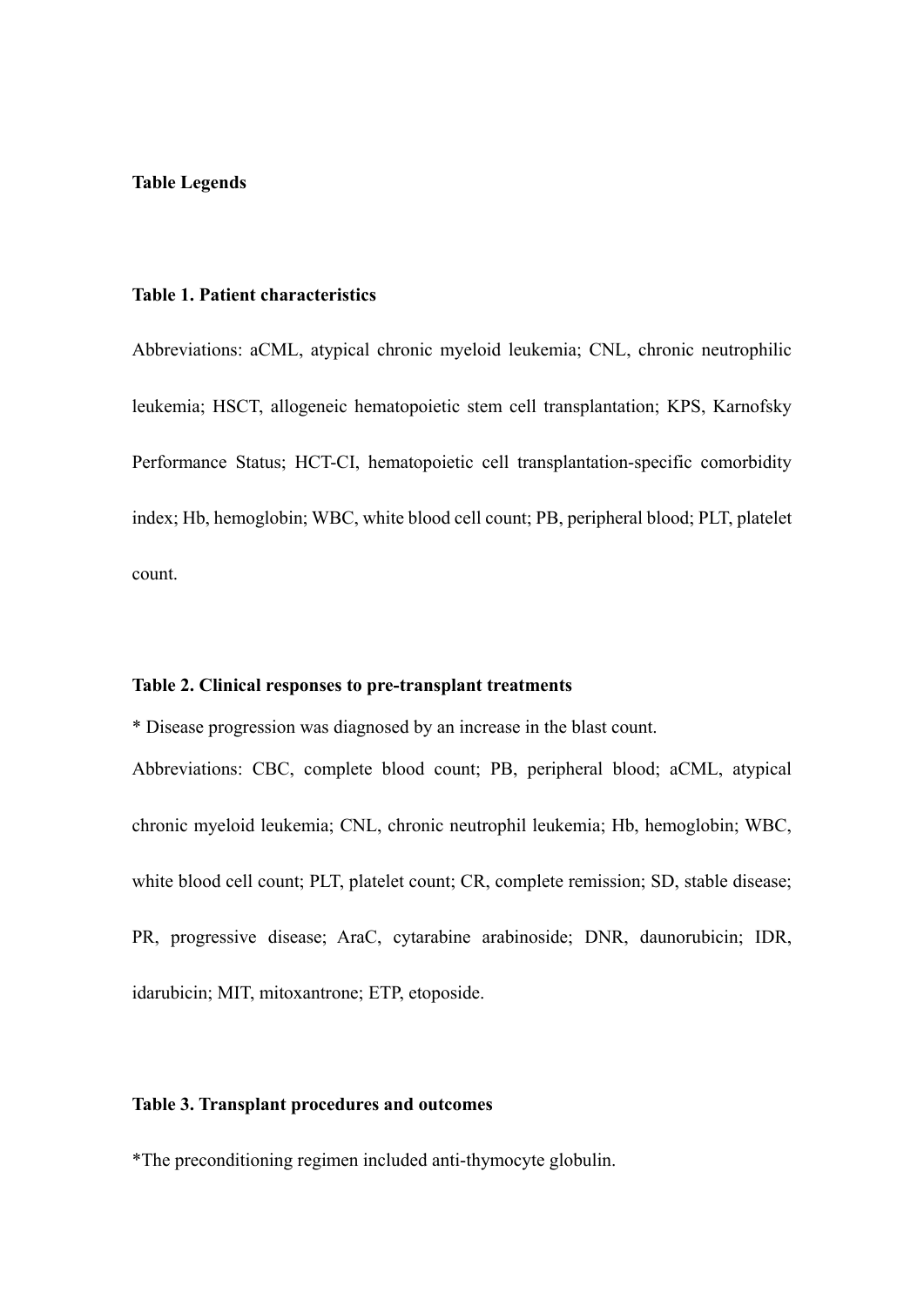†The systemically administered steroid (i.e. methylprednisolone and/or prednisolone) was used to treat GVHD.

‡ This patient received transplantation from a HLA haploidentical related donor.

Abbreviations: GVHD, graft-versus-host disease; HLA, human-leukocyte-antigen; OS, overall survival; MAC, myeloablative conditioning; RIC, reduced-intensity conditioning; NMAC, non-myeloablative conditioning; TBI, total body irradiation; Cy, cyclophosphamide; Flu, fludarabine; ivBu, intravenous busulphan; AraC, cytosine arabinoside; Mel, melphalan; ETP, etoposide; Tac, tacrolimus; CsA, cyclosporine; sMTX, short-term methotrexate; MMF, mycophenolate mofetil; PTCy, post-transplant cyclophosphamide; R-BM, related bone marrow; R-PBSC, related peripheral blood stem cell; UR-BM, unrelated bone marrow; UR-CB, unrelated cord blood; CR, complete remission; SOS, sinusoidal obstruction syndrome.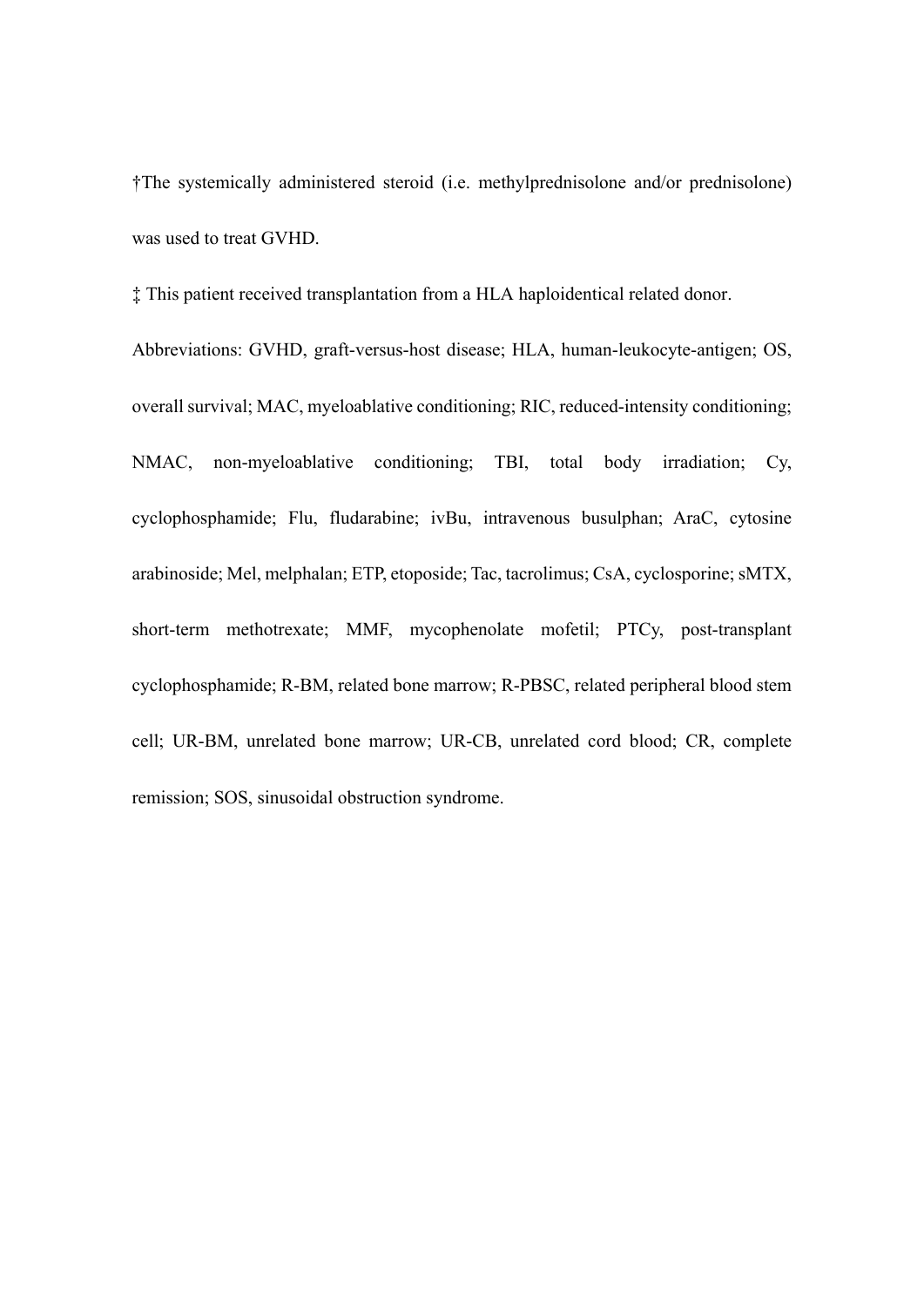# **Figure Legends**

# **Figure 1. Overall survival after allo-HSCT**

(A) Overall survival (OS) in aCML and CNL. (B) OS by the type of donor source in aCML. (C) OS by KPS before allo-HSCT in aCML. (D) OS by myeloblast percentages in peripheral blood before allo-HSCT in aCML.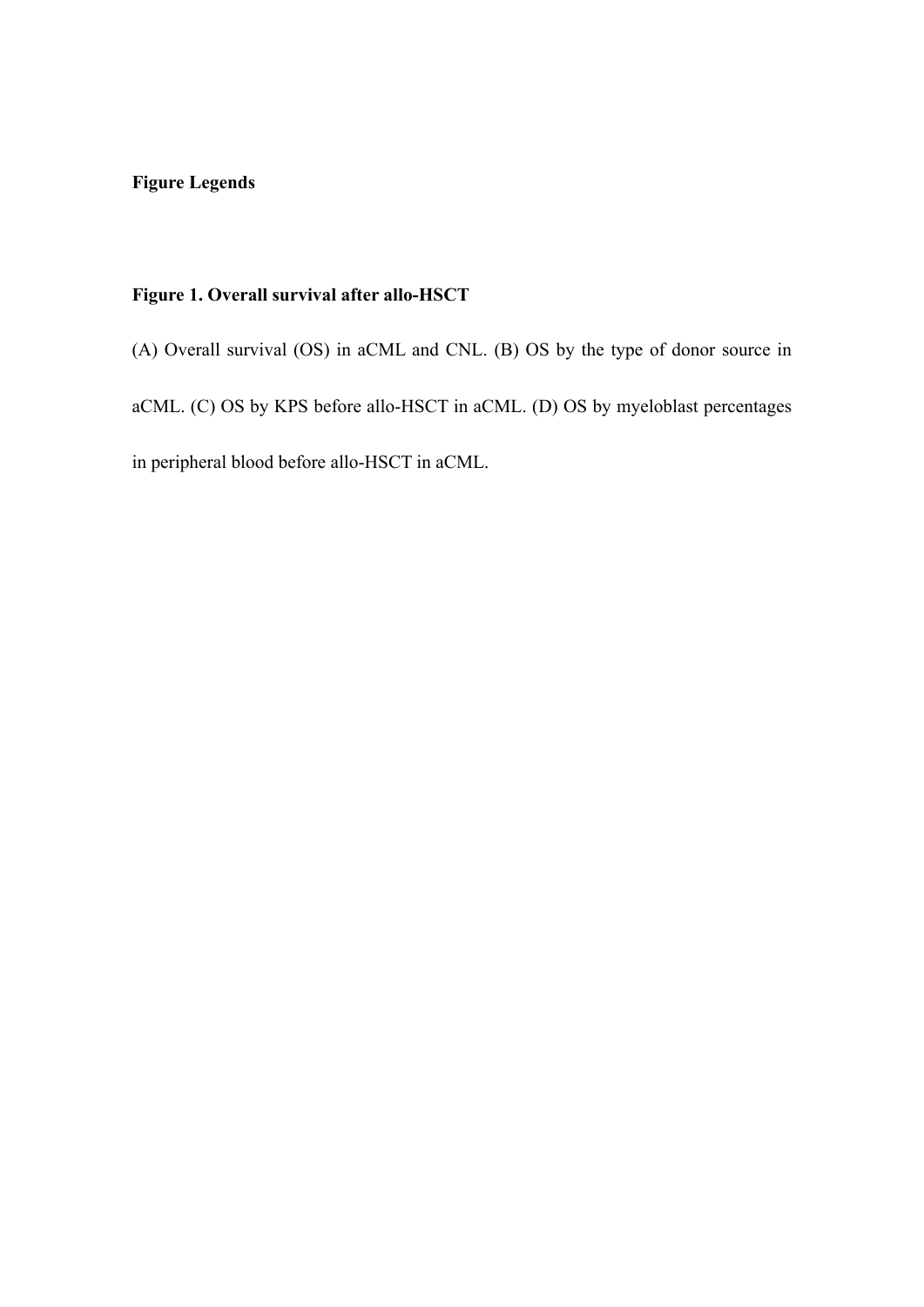# **Table 1. Patient characteristics**

|                                                               | Disease type      |                           |  |  |  |  |
|---------------------------------------------------------------|-------------------|---------------------------|--|--|--|--|
|                                                               | aCML              | $\ensuremath{\text{CNL}}$ |  |  |  |  |
|                                                               | $(n=14)$          | $(n=5)$                   |  |  |  |  |
| Sex of recipient, n                                           |                   |                           |  |  |  |  |
| Male                                                          | $\tau$            | 3                         |  |  |  |  |
| Female                                                        | $\overline{7}$    | $\overline{2}$            |  |  |  |  |
| Median age at HSCT (range), y                                 | $45(10-66)$       | 49 $(35 - 68)$            |  |  |  |  |
| Interval from diagnosis to HSCT (range), mo                   | $8.9(2.6 - 26.7)$ | $10.0 (6.8 - 21.3)$       |  |  |  |  |
| KPS before HSCT, n                                            |                   |                           |  |  |  |  |
| $\geq 90\%$                                                   | 11                | 5                         |  |  |  |  |
| $\leq 80\%$                                                   | 3                 | $\boldsymbol{0}$          |  |  |  |  |
| HCT-CI, n                                                     |                   |                           |  |  |  |  |
| $\boldsymbol{0}$                                              | 11                | 3                         |  |  |  |  |
| $1-2$                                                         | $\mathfrak{2}$    | $\overline{2}$            |  |  |  |  |
| $\geq$ 3                                                      | 1                 | $\boldsymbol{0}$          |  |  |  |  |
| Cytogenetic abnormality, n                                    |                   |                           |  |  |  |  |
| Normal karyotype                                              | 8                 | 4                         |  |  |  |  |
| $+8$                                                          | 3                 | $\boldsymbol{0}$          |  |  |  |  |
| t(8;22)(p12;q11.2)                                            | 1                 | $\bf{0}$                  |  |  |  |  |
| i(18)(q10)                                                    | 1                 | $\theta$                  |  |  |  |  |
| inv(8)(p21q22)                                                | 1                 | $\theta$                  |  |  |  |  |
| t(7;11)(p15;p15)                                              | $\boldsymbol{0}$  |                           |  |  |  |  |
| Median Hb (g/dL) before HSCT (range)                          | 8.5               | 9.4                       |  |  |  |  |
| Median WBC ( $\times$ 10 <sup>9</sup> /L) before HSCT (range) | $9.5(0.9 - 71.2)$ | $11.1 (3.4 - 16.5)$       |  |  |  |  |
| $\geq$ 25.0×10 <sup>9</sup> /L                                | 4                 | 0                         |  |  |  |  |
| $\geq$ 13.0×10 <sup>9</sup> /L, <25.0×10 <sup>9</sup> /L      | 2                 | 1                         |  |  |  |  |
| $< 13.0 \times 10^9$ /L                                       | $\,8\,$           | 4                         |  |  |  |  |
| Median myeloblasts in PB (%) before HSCT (range)              | $1.0(0.0 - 25.0)$ | $0.0(0.0 - 1.0)$          |  |  |  |  |
| $\geq 5\%$                                                    | 5                 | $\boldsymbol{0}$          |  |  |  |  |
| $<$ 5%                                                        | 9                 | 5                         |  |  |  |  |
| Median PLT $(\times 10^9$ /L) before HSCT (range)             | $46(3 - 1073)$    | $61(21 - 371)$            |  |  |  |  |
| Palpable hepatomegaly before HSCT, n                          |                   |                           |  |  |  |  |
| Yes                                                           | $\mathfrak{Z}$    | $\mathfrak{Z}$            |  |  |  |  |
| $\rm No$                                                      | 11                | $\overline{2}$            |  |  |  |  |
| Palpable splenomegaly before HSCT, n                          |                   |                           |  |  |  |  |
| Yes                                                           | 9                 | 5                         |  |  |  |  |
| No                                                            | 5                 | $\boldsymbol{0}$          |  |  |  |  |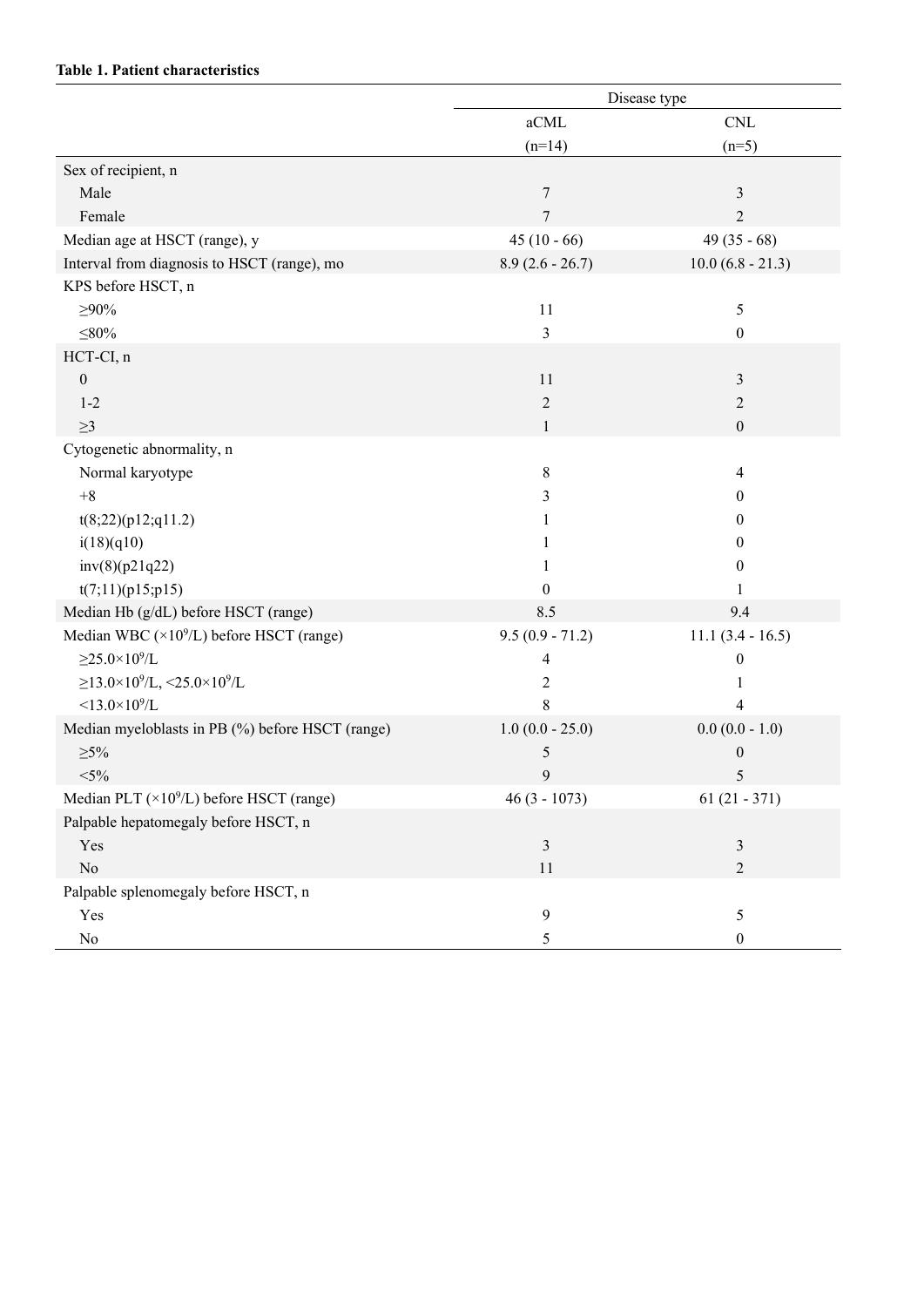# **Table 2. Clinical responses to pre-transplant treatments**

|               |                             |              | CBC in PB at the initial diagnosis |                   |                           | 1st-line treatment  |                    | 2nd-line treatment |                    | 3rd-line treatment |           | CBC in PB before allo-HSCT |                                  |                   |                           |
|---------------|-----------------------------|--------------|------------------------------------|-------------------|---------------------------|---------------------|--------------------|--------------------|--------------------|--------------------|-----------|----------------------------|----------------------------------|-------------------|---------------------------|
| <b>UPN</b>    | Disease                     | Hb<br>(g/dL) | <b>WBC</b><br>$(\times 10^9$ /L)   | Myeloblast<br>(%) | PLT<br>$(\times 10^9$ /L) | Regimen<br>Response |                    | Regimen            | Response           | Regimen            | Response  | Hb<br>(g/dL)               | <b>WBC</b><br>$(\times 10^9$ /L) | Myeloblast<br>(%) | PLT<br>$(\times 10^9$ /L) |
| $UPN-01$      | aCML                        | 14.0         | 22,990                             | 0.5               | 2.2                       | Hydroxyurea         | Marrow<br>response |                    |                    |                    |           | 12.5                       | 7,900                            | 0.0               | 3.9                       |
| <b>UPN-02</b> | aCML                        | 6.8          | 48,600                             | 5.3               | 2.3                       | Hydroxyurea         | $PD*$              |                    |                    |                    |           | 7.8                        | 13,000                           | 25.0              | 1.1                       |
| $UPN-03$      | aCML                        | 13.5         | 23,100                             | 3.0               | 10.2                      | Hydroxyurea         | <b>SD</b>          | AraC, DNR          | <b>SD</b>          |                    | $\sim$    | 5.6                        | 52,800                           | 1.0               | 5.4                       |
| $UPN-04$      | $\operatorname{aCML}$       | 9.9          | 23,300                             | 1.0               | 15.9                      | Hydroxyurea         | Marrow<br>response |                    |                    |                    |           | 9.1                        | 6,200                            | 0.0               | 15.1                      |
| $UPN-05$      | aCML                        | 10.5         | 15,150                             | $0.0\,$           | 28.4                      | AraC, IDR           | CR                 | Hydroxyurea        | $PD^*$             | Low-dose AraC      | <b>SD</b> | 5.7                        | 30,340                           | 16.5              | 0.7                       |
| <b>UPN-06</b> | aCML                        | 8.9          | 85,900                             | 6.0               | 14.8                      | Hydroxyurea         | SD                 | Busulphan          | SD                 |                    | $\sim$    | 7.2                        | 7,900                            | 7.0               | 3.0                       |
| $UPN-07$      | aCML                        | 9.8          | 62,600                             | 0.5               | 10.3                      | Hydroxyurea         | <b>SD</b>          | Busulphan          | <b>SD</b>          |                    |           | 7.3                        | 71,200                           | 0.0               | 2.3                       |
| $UPN-08$      | $\operatorname{aCML}$       | 4.8          | 17,090                             | 2.0               | 9.0                       | $\sim$              | $\mathbf{r}$       |                    |                    |                    |           | 6.4                        | 36,720                           | 4.0               | 8.3                       |
| <b>UPN-09</b> | aCML                        | 6.9          | 14,700                             | 15.0              | 0.6                       | ETP, DNR            | $PD*$              |                    |                    |                    |           | 10.2                       | 1,700                            | 39.0              | 2.0                       |
| $UPN-10$      | aCML                        | 7.6          | 43,900                             | 1.0               | 66.7                      | Low-dose<br>AraC    | CR                 | Azacitidine        | $PD^*$             | AraC, MIT          | <b>SD</b> | 11                         | 10,600                           | 12.0              | 107.3                     |
| $UPN-11$      | aCML                        | 10.0         | 153,400                            | 0.4               | 13.0                      | Hydroxyurea         | <b>SD</b>          | Ranimustine        | ${\rm SD}$         |                    |           | 9.2                        | 14,800                           | $0.0\,$           | 4.6                       |
| <b>UPN-12</b> | aCML                        | 15.2         | 29,400                             | 4.0               | 13.0                      | Hydroxyurea         | SD                 | AraC, DNR          | Marrow<br>response |                    |           | 11.7                       | 2,250                            | 0.0               | 8.9                       |
| $UPN-13$      | aCML                        | 14.4         | 22,300                             | 2.0               | 41.9                      | Hydroxyurea         | CR                 |                    |                    |                    |           | 13.4                       | 8,400                            | $0.0\,$           | 16.8                      |
| $UPN-14$      | aCML                        | 13.2         | 18,710                             | 1.5               | 24.4                      | Hydroxyurea         | SD                 | Mercaptopurine     | <b>SD</b>          | ETP, DNR           | SD        | 6.5                        | 930                              | 0.0               | 0.3                       |
| $UPN-15$      | <b>CNL</b>                  | 12.0         | 27,400                             | $0.0\,$           | 85.5                      | Hydroxyurea         | <b>SD</b>          |                    |                    |                    |           | 13.2                       | 11,100                           | $0.0\,$           | 37.1                      |
| $UPN-16$      | $\mathop{\rm CNL}\nolimits$ | 12.7         | 37,000                             | $0.0\,$           | 23.8                      | Hydroxyurea         | ${\rm PD}$         |                    |                    |                    |           | 11.9                       | 3,400                            | 1.0               | 6.5                       |
| $UPN-17$      | $\mathop{\rm CNL}\nolimits$ | 11.9         | 23,000                             | $0.0\,$           | 22.5                      | Hydroxyurea         | <b>SD</b>          | Azacitidine        | ${\rm SD}$         |                    |           | 7.1                        | 12,900                           | $1.0\,$           | 2.3                       |
| <b>UPN-18</b> | <b>CNL</b>                  | 13.2         | 38,760                             | $0.0\,$           | 25.3                      | AraC, DNR           | SD                 |                    |                    |                    |           | 9.4                        | 7,340                            | 0.0               | 2.1                       |
| <b>UPN-19</b> | $\mathop{\rm CNL}\nolimits$ | 7.2          | 58,700                             | $0.0\,$           | 34.2                      | Dasatinib           | SD                 | Hydroxyurea        | <b>SD</b>          |                    |           | 8.6                        | 16,500                           | 0.0               | 6.1                       |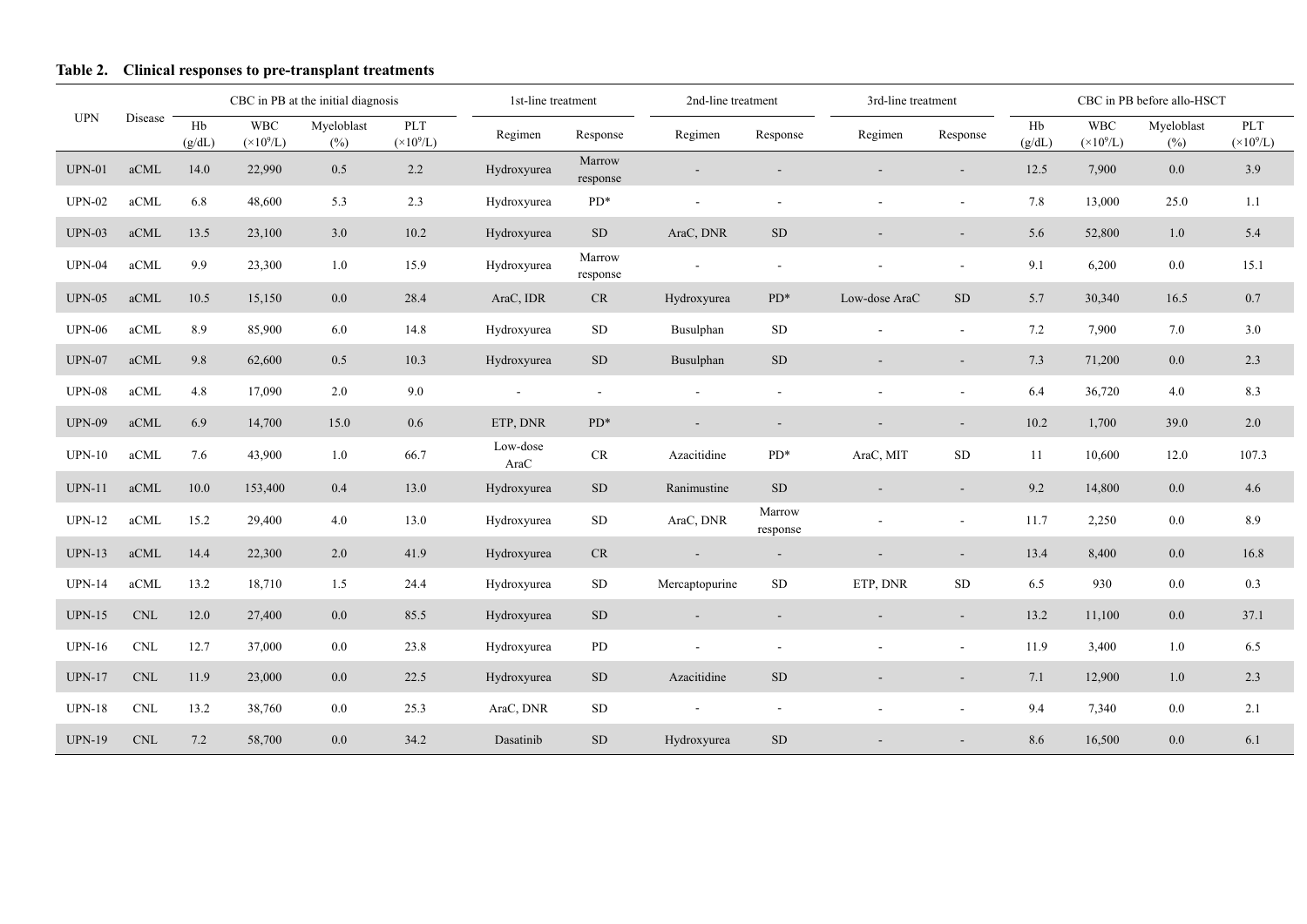# **Table 3. Transplant procedures and outcomes**

| <b>UPN</b>    | Preconditioning<br>regimen              | <b>GVHD</b><br>prophylaxis    | Source of<br>stem cells | No. of<br><b>HLA</b><br>mismatches | Neutrophil<br>engraftment<br>$\text{(day)}$ | Platelet<br>recovery<br>$\text{(day)}$ | Response<br>after HSCT     | Acute<br><b>GVHD</b><br>grade | Chronic<br><b>GVHD</b><br>severity | Relapse of<br>disease<br>(day) | <b>OS</b><br>$\text{(day)}$ | Cause of<br>death     |
|---------------|-----------------------------------------|-------------------------------|-------------------------|------------------------------------|---------------------------------------------|----------------------------------------|----------------------------|-------------------------------|------------------------------------|--------------------------------|-----------------------------|-----------------------|
| $UPN-01$      | TBI 12 Gy/Cy                            | Tac/sMTX                      | UR-BM                   | 1                                  | 18                                          | 32                                     | No                         | $I \dagger$                   | Extensive<br>(Skin, liver)         | non-CR                         | 225                         | Underlying<br>disease |
| <b>UPN-02</b> | TBI 12 Gy/Cy                            | Tac/sMTX                      | UR-BM                   | $\overline{0}$                     | 17                                          | 24                                     | CR                         | III †                         |                                    | N <sub>o</sub>                 | 123                         | Bleeding              |
| <b>UPN-03</b> | Flu/ivBu 6.4 mg/kg                      | CsA/sMTX                      | $R-BM$                  | $\overline{0}$                     | 26                                          | 42                                     | CR                         |                               |                                    | No                             | $+140$                      |                       |
| <b>UPN-04</b> | Flu/ivBu 12.8 mg/kg/AraC                | CsA/sMTX                      | $R-BM$                  | $\mathbf{0}$                       | 29                                          | 20                                     | $\ensuremath{\mathsf{CR}}$ |                               | Extensive †<br>(Skin, liver)       | N <sub>o</sub>                 | $+2456$                     |                       |
| <b>UPN-05</b> | TBI 12 Gy/Cy                            | Tac/sMTX                      | UR-BM                   | $\overline{0}$                     | 21                                          | No.                                    | Marrow<br>response         |                               |                                    | 63                             | 104                         | Underlying<br>disease |
| <b>UPN-06</b> | Flu/Cy/TBI 2 Gy                         | CsA/MMF                       | $UR-CB$                 | $\overline{2}$                     | 15                                          | 75                                     | $\ensuremath{\mathsf{CR}}$ |                               |                                    | 343                            | 343                         | Underlying<br>disease |
| <b>UPN-07</b> | Flu/Mel 140 mg/m <sup>2</sup>           | $\mathrm{Tac/s} \mathrm{MTX}$ | UR-BM                   | $\mathbf{0}$                       | 21                                          | 17                                     | CR                         |                               | Extensive †<br>(Mouth, liver)      | No                             | $+1151$                     |                       |
| <b>UPN-08</b> | TBI 12 Gy/Cy                            | CsA/sMTX                      | $R-BM$                  | $\mathbf{0}$                       | 16                                          | 36                                     | CR                         |                               |                                    | No                             | $+1063$                     |                       |
| <b>UPN-09</b> | Flu/ivBu 12.8 mg/kg                     | $\mathrm{CsA/sMTX}$           | $R-PBSC$                | $\mathbf{0}$                       | $\rm No$                                    | No                                     | No                         |                               |                                    | No                             | 15                          | Infection             |
| <b>UPN-10</b> | Flu/Mel 210 mg/m <sup>2</sup> /ETP*     | Tac/sMTX/Steroid              | UR-BM                   | $\overline{1}$                     | 16                                          | 35                                     | CR                         | III †                         |                                    | No                             | $+961$                      |                       |
| $UPN-11$      | TBI 12 Gy/Cy                            | CsA/sMTX                      | UR-BM                   | $\mathbf{0}$                       | 16                                          | 30                                     | CR                         | $\mathbf I$                   |                                    | No                             | $+947$                      |                       |
| <b>UPN-12</b> | TBI 12 Gy/Cy/AraC                       | CsA/sMTX                      | $UR-CB$                 | $\overline{c}$                     | $20\,$                                      | 40                                     | CR                         | III †                         |                                    | N <sub>o</sub>                 | $+509$                      |                       |
| <b>UPN-13</b> | TBI 12 Gy/Cy                            | $\mathrm{CsA/s} \mathrm{MTX}$ | $R-PBSC$                | $\mathbf{0}$                       | 17                                          | 30                                     | No                         | III †                         |                                    | non-CR                         | $+290$                      |                       |
| <b>UPN-14</b> | Flu/ivBu $12.8$ mg/kg*                  | Tac/sMTX                      | UR-BM                   | $\mathbf{0}$                       | 25                                          | No                                     | No                         | $\rm III$                     |                                    | non-CR                         | 71                          | Underlying<br>disease |
| $UPN-15$      | TBI 12 Gy/Cy/AraC                       | Tac/sMTX                      | $UR-CB$                 | $\overline{2}$                     | 26                                          | 30                                     | CR                         |                               |                                    | N <sub>o</sub>                 | $+441$                      |                       |
| $UPN-16$      | TBI 12 Gy/Cy                            | Tac/sMTX                      | UR-BM                   | $\mathbf{0}$                       | 16                                          | 21                                     | CR                         |                               |                                    | N <sub>o</sub>                 | 56                          | <b>SOS</b>            |
| <b>UPN-17</b> | Flu/Mel 140 mg/m <sup>2</sup> /TBI 2 Gy | Tac/sMTX                      | $UR-CB$                 | $\overline{2}$                     | No                                          | N <sub>o</sub>                         | No                         |                               |                                    | N <sub>o</sub>                 | 19                          | Bleeding              |
| <b>UPN-18</b> | Flu/ivBu 12.8 mg/kg*                    | Tac/sMTX                      | UR-BM                   | $\overline{0}$                     | 15                                          | 17                                     | CR                         | $\rm{II}$                     | Limited<br>(Skin)                  | N <sub>o</sub>                 | $+362$                      |                       |
| <b>UPN-19</b> | Flu/ivBu $12.8$ mg/kg/TBI 4 Gy          | PTCy/Tac/MMF                  | R-BMi                   | $\overline{2}$                     | 20                                          | No                                     | No                         |                               |                                    | non-CR                         | 76                          | Underlying<br>disease |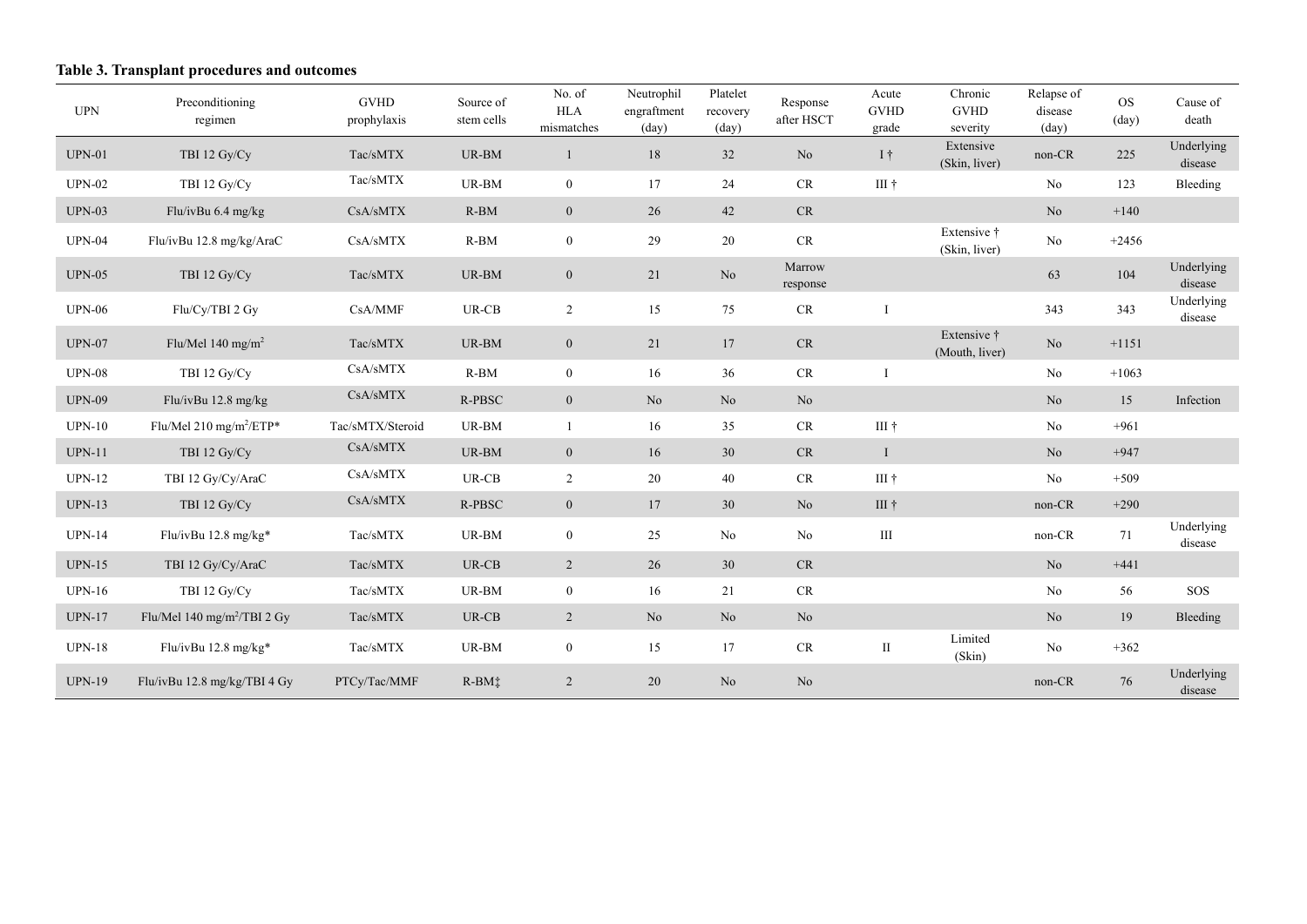**Figure 1. Overall survival after allo-HSCT**